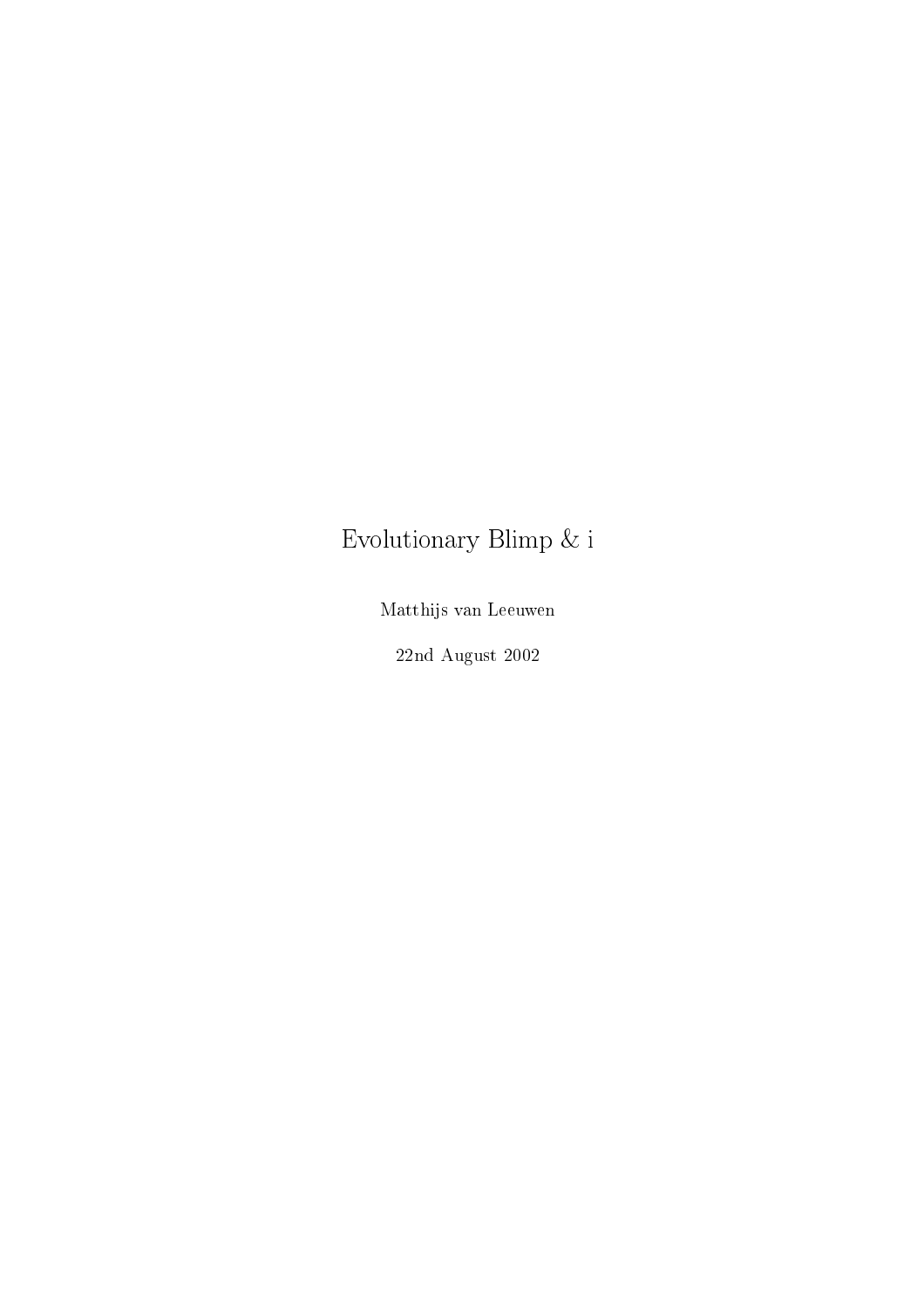E-mail: mleeuwen@cs.uu.nl

Internship report

May 11th, 2002 - July 5th, 2002 Professor: Dario Floreano Advisor: Jean-Christophe Zufferey Internal advisor: Marco Wiering

Autonomous Systems Laboratory (LSA2) Institute of Systems Engineering (I2S) Faculty of Eng. Science and Technology (STI) Swiss Federal Institute of Technology in Lausanne (EPFL)

Institute of Information and Computing Sciences Utrecht University  $\rm P.O.$  Box  $80.089$  $3508$  TB Utrecht The Netherlands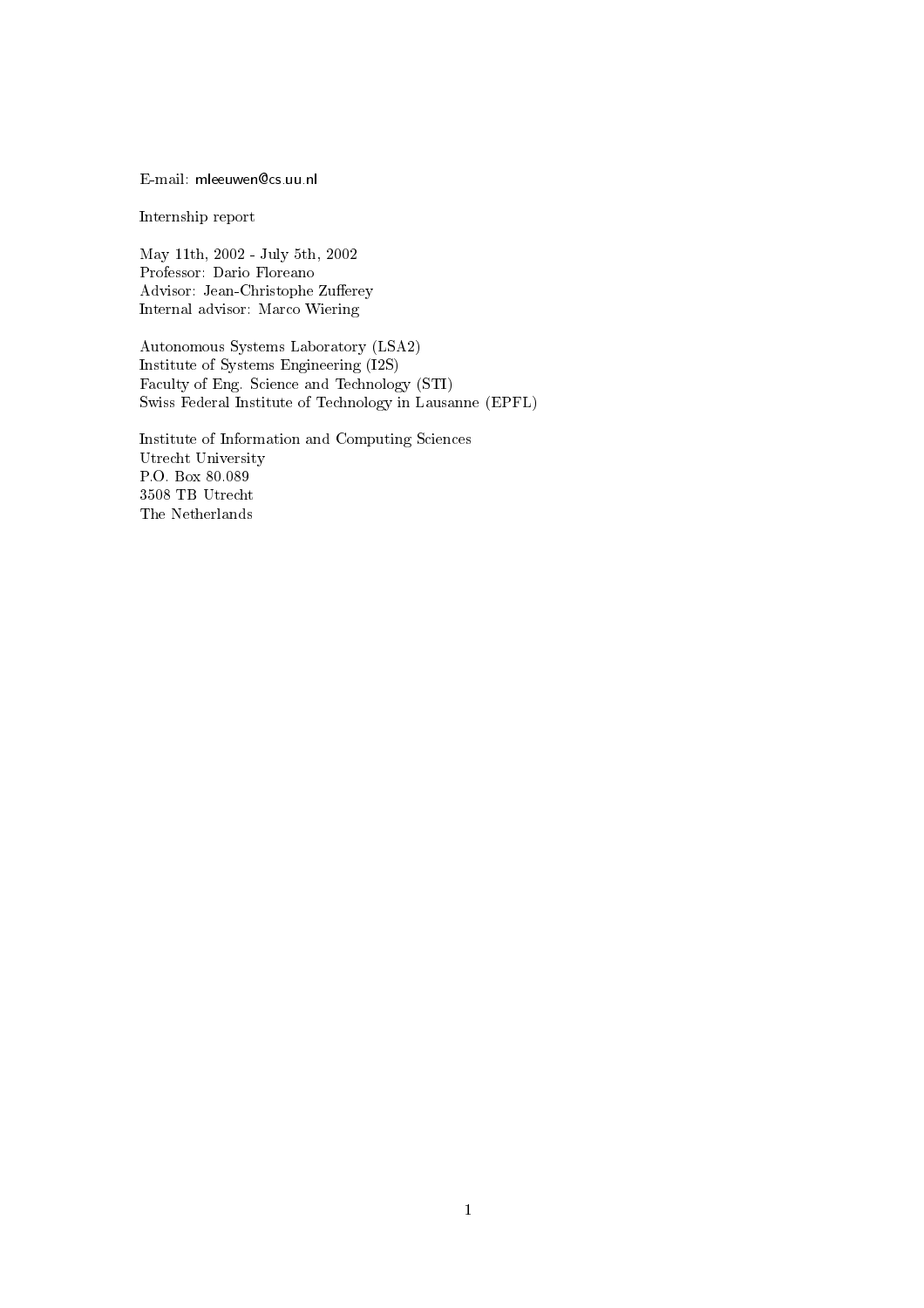### Abstract

The first part describes evolutionary experiments with an indoor airship in which spiking circuits capable of performing vision-based navigational behaviour are evolved within twenty generations. The strategies of the best evolved individuals exploit the characteristics of the robot and (textured) environment to perform well. Although only visual information is used as input, the resulting neural controllers are able to react when the flying robot collides with a wall.

The second part presents the objectives and design choices of an application, named  $i$ , designed and developed for evolutionary robotics experiments with neural controllers. The design of the application facilitates easy implementation and usage of different types of robots, sensor morphologies and neural networks. Implementation of  $i$  is currently well under way and a few preliminary experiments have already been done.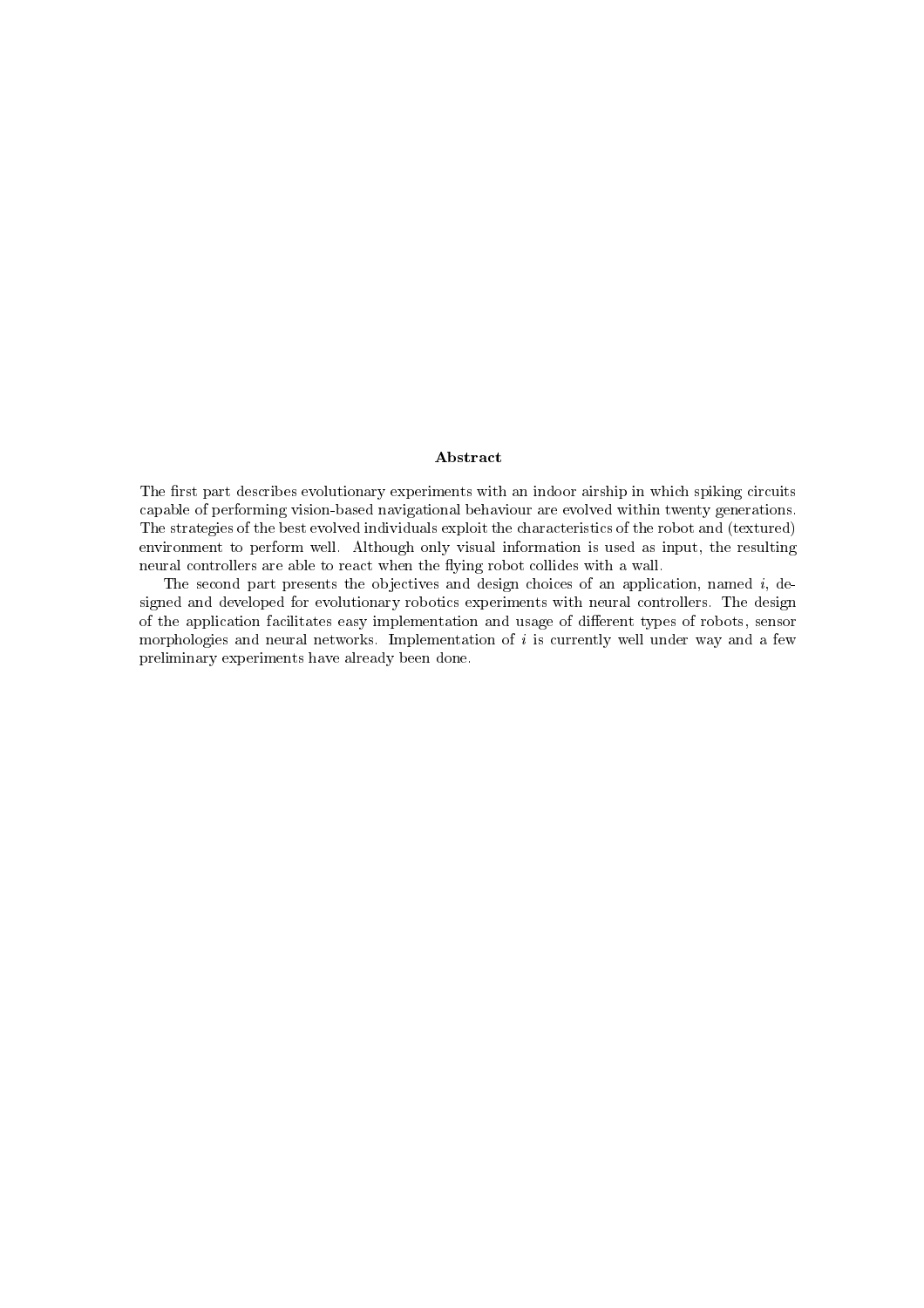## Contents

| $\mathbf{1}$ | Introduction<br><b>Evolutionary Blimp</b> |                                                                                                                                                                                                                                |                |
|--------------|-------------------------------------------|--------------------------------------------------------------------------------------------------------------------------------------------------------------------------------------------------------------------------------|----------------|
| $\mathbf{2}$ |                                           |                                                                                                                                                                                                                                | 3              |
|              | 2.1                                       | Bio-inspired Robotics (Alberta Alberta Alberta Alberta Alberta Alberta Alberta Alberta Alberta Alberta Alberta A                                                                                                               | 3              |
|              | 2.2                                       |                                                                                                                                                                                                                                | 3              |
|              | 2.3                                       |                                                                                                                                                                                                                                | $\overline{4}$ |
|              | 2.4                                       | Spiking Neural Circuits and and and and and and and and an anti-series are series and an anti-series of the Sun and Sun and Sun and Sun and Sun and Sun and Sun and Sun and Sun and Sun and Sun and Sun and Sun and Sun and Su | $\overline{5}$ |
|              | 2.5                                       | Indoor Airship and a subsequently and a subsequently and a subsequently and a subsequently a subsequently and the subsequently and $\mathbb{R}^n$                                                                              | $\overline{7}$ |
|              | 2.6                                       |                                                                                                                                                                                                                                | - 9            |
|              | 2.7                                       |                                                                                                                                                                                                                                | 10             |
|              | 2.8                                       |                                                                                                                                                                                                                                | 12             |
| 3            | ÷i                                        |                                                                                                                                                                                                                                | 15             |
|              | 3.1                                       |                                                                                                                                                                                                                                | -15            |
|              | 32                                        |                                                                                                                                                                                                                                | - 16           |
|              | 3.3                                       | Implementation Choices (Alberta Alberta Alberta Alberta Alberta Alberta Alberta Alberta Alberta Alberta Albert                                                                                                                 | -16            |
|              | 3.4                                       | Status de conserva de conserva de conserva de conserva de conserva de conserva de la conservación de la conservación de la conservación de la conservación de la conservación de la conservación de la conservación de la cons | 17             |
|              | 35                                        |                                                                                                                                                                                                                                | 17             |
|              |                                           | Conclusions                                                                                                                                                                                                                    | 19             |

### 4 Conclusions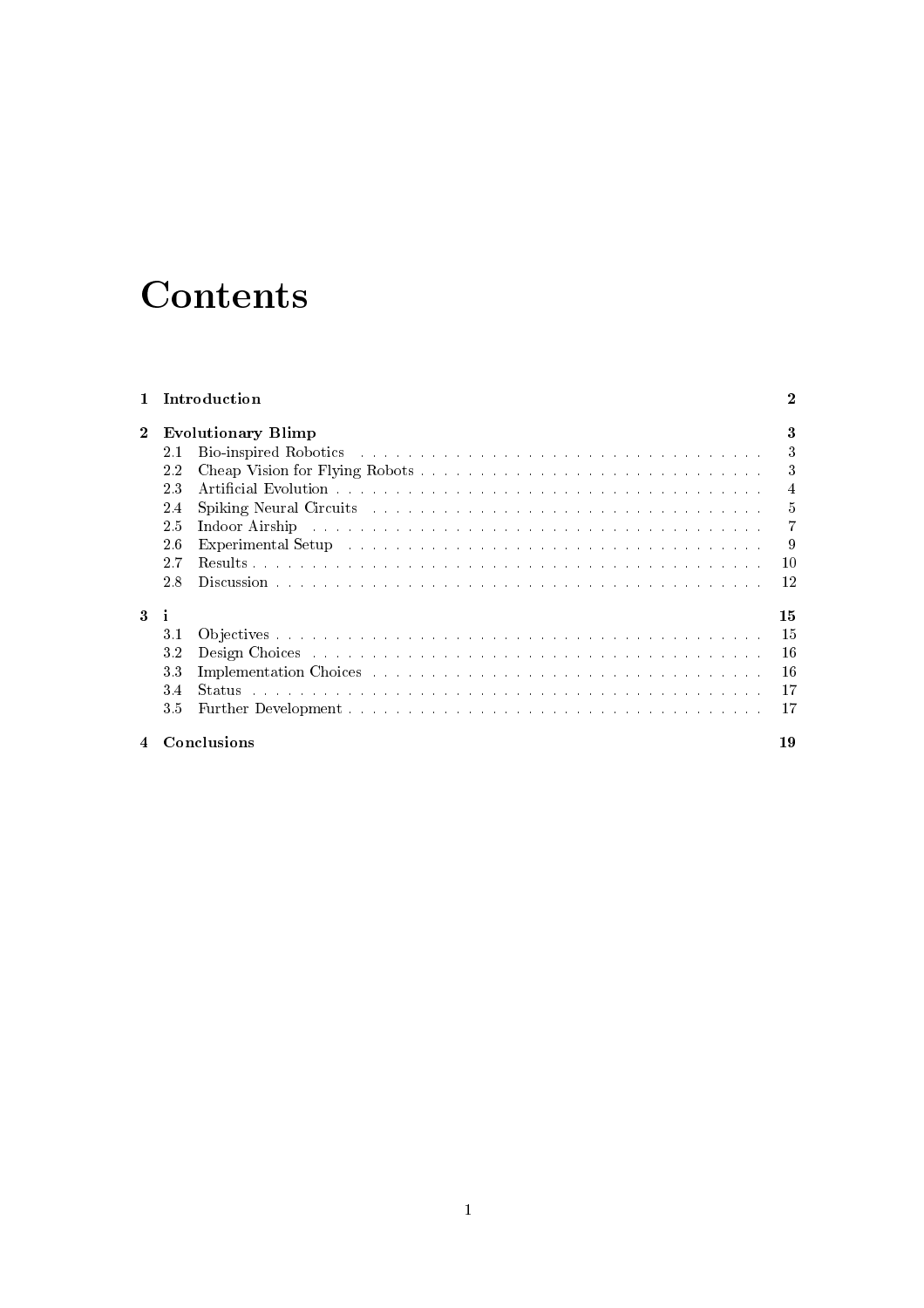# Chapter 1 Introduction

Evolutionary robotics [14] has become a very popular field of research in the last few years. A bottom-up approach and techniques inspired on biology (used to develop real robots that show intelligent and life-like behaviours) make that the discipline fits very well within both 'Nouvelle A.I.' and 'Artificial Life' [1, 13], two fast growing fields combining numerous sciences, such as micro-engineering, computer sciences, biology, neurosciences and psychology.

Probably the best-known work on the subject is the pioneering book written by Nolfi and Floreano [14], in which the authors explain and motivate the concepts of (their view of) evolutionary robotics and present many promising results. Dario Floreano is professor and head of the Autonomous Systems Lab 2 (LSA2) at EPFL in Lausanne and his lab focuses primarily on research in the field of evolutionary robotics. In this report, I will present the results of my two months work at this lab.

My primary goal during my stay at EPFL was to achieve good results with experiments with an indoor airship (see also Zufferey et al. [18]). The blimp and its environment were almost ready for doing experiments, mainly the software needed to be modified before experiments could be done. It took some time to get fully ready and resolve some last practical issues, but from that moment on, the blimp has been flying around almost permanently during my stay.

A large benefit of evolutionary experiments is that, once running, few human interventions are needed. In the case of the blimp, only battery changing and adjusting the weight are necessary on a quite regular basis. The rest of the time, though, can be spend on other matters. Since the original evolutionary software, written by Prof. Dario Floreano, wasn't designed to be easily used with multiple robots and protocols, I decided to re-design and re-develop this application.

After preparing the blimp and the (old) evolutionary software for doing experiments, I started together with Brice Legrand (another visiting student) and Jean-Christophe Zufferey to develop a new application based on the concepts of the old one. Meanwhile, the blimp experiments continued non-stop and results had to be evaluated now and then.

The overall result is that my research project consisted mainly of two rather different tasks: on one hand doing experiments with the blimp, on the other hand developing a new application for evolutionary robotics, named  $i$ . In the next chapter, I will describe the experimental setup, the experiments I did and their results. In the third chapter, I will discuss the objectives of the new application and the current status. After that, I will end with some conclusions in chapter four.

Matthijs van Leeuwen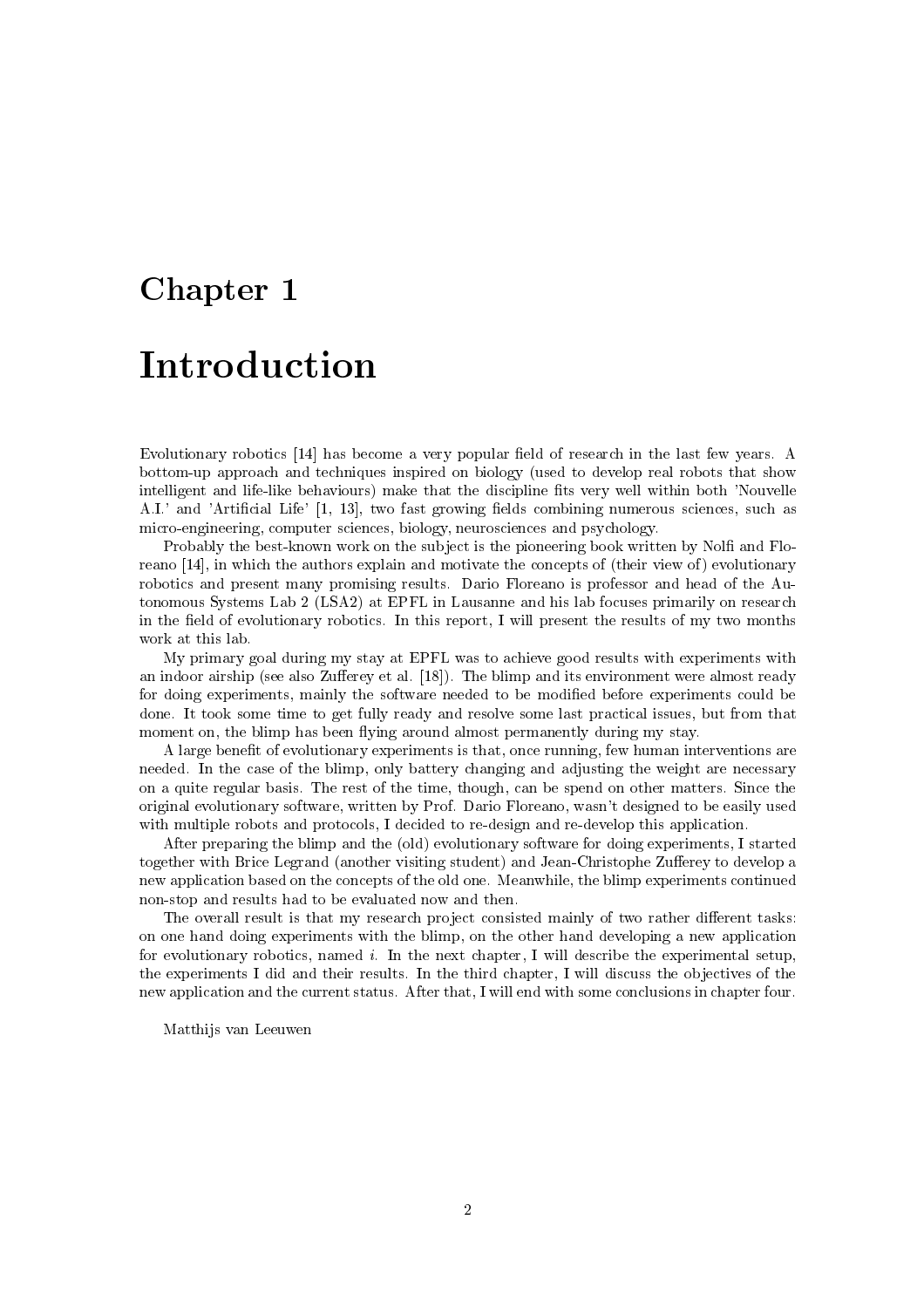# Chapter 2 **Evolutionary Blimp**

This chapter deals with the evolutionary experiments that were performed with an indoor airship. with the objective to evolve vision-based navigational behaviour using spiking circuits as control systems. The first two sections will introduce the context of bio-inspired robotics and cheap vision in which these experiments have been carried out. Sections 2.3 and 2.4 explain, respectively, the evolutionary method and neural network model, after which section 2.5 will deal with the robotic testbed and section 2.6 will put all this together. Section 2.7 describes the achieved results and the last section gives place to discussion.

#### **Bio-inspired Robotics** 2.1

Tasks like moving and navigating in an environment are very trivial for us human beings. There are exceptions, but generally seen, it's not hard for us to go from one place to another and, for example, to avoid obstacles while moving. But the same counts for almost every single species on earth: even organisms that we see as 'very stupid' are often capable of finding their way around. But then, all living organisms on earth are the result of millions of years of evolution.

Ever since the first robots were invented, humanity has been intrigued by robots and the possible consequences they may have for the future. Especially autonomy is considered something very special, but when we look at the robots that have been developed in the past decennia we see that we are yet far away from truly autonomous robots. It's not obvious how life-like autonomous robots could be hand-designed. It is for this reason that more and more researchers use biology as inspiration, observing carefully and applying adapted similar concepts to robotics.

Evolutionary robotics is based on such an adapted concept: artificial evolution. Genetic algorithms [8] are already used for searching and optimising for quite a long time, but using it to evolve controllers for real robots is relatively new. It's certain that artificial evolution is inspired on natural evolution, but Schwardy even argued that it is a correct phenomenological reduction [16]. Section 2.3 explains more on artificial evolution.

A neural network is a model of the nervous system and therefore also inspired on biology. Neural networks have also been used for a long time, but mainly for pattern matching and other static tasks. Using it to control a real robot in real-time is something of the last decade. Although these models were rather simplistic at first, they are becoming more sophisticated now and as a result of this more capable of accomplishing difficult tasks. Section 2.4 will explain the model used in the experiments.

#### $2.2$ **Cheap Vision for Flying Robots**

Most existing robots are terrestial, which is not so surprising, since the (often wheeled) terrestial robots already offer many possibilities for research: many different sensors and actuators can be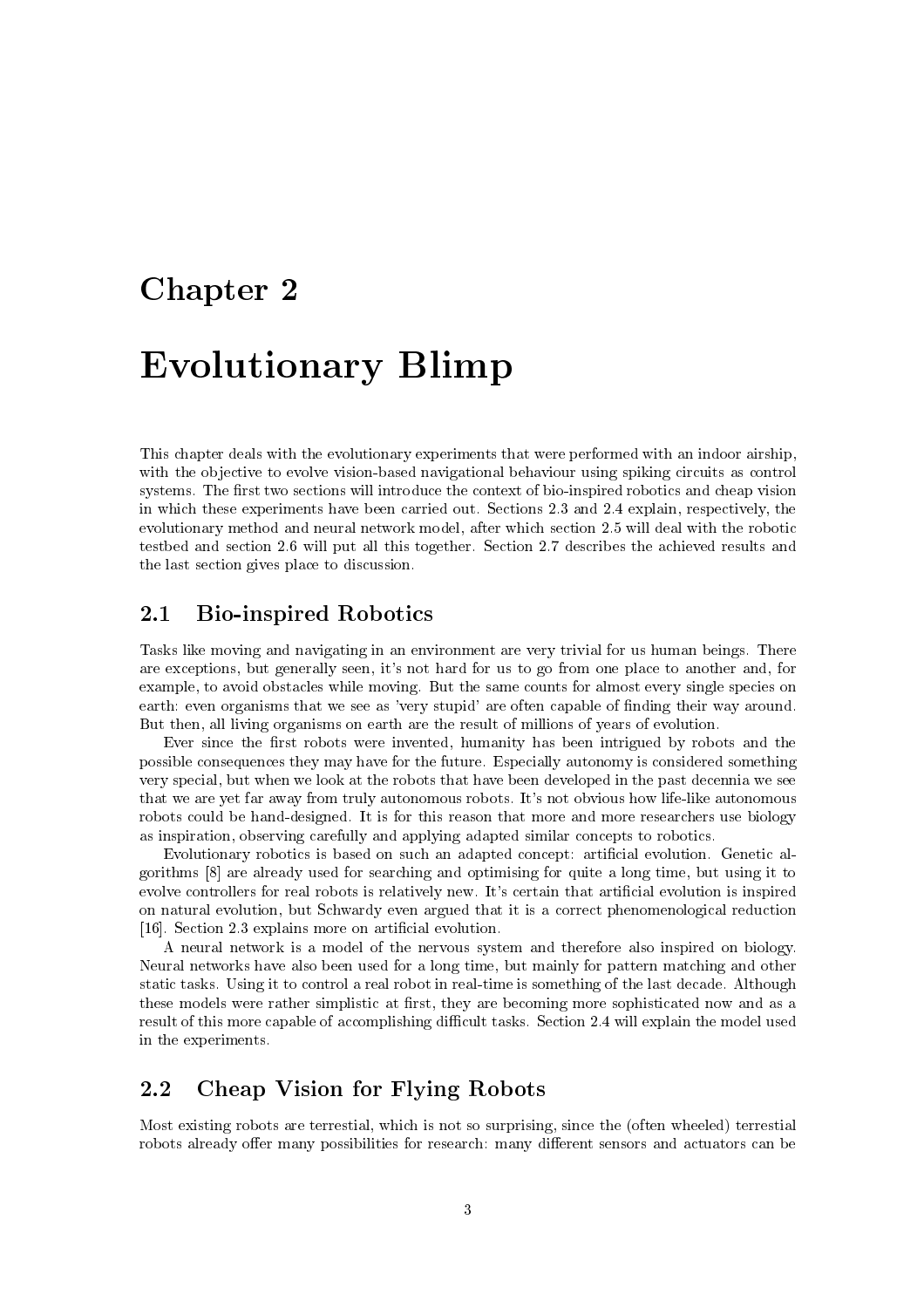used, it is fairly easy to let these robots show interesting behaviour and there are many reallife applications. When developing such a robot, the only restriction is the available technology: suitable sensors are often hard to find.

Developing aerial robots brings many more restrictions, of which the most important is the weight constraint. A robot that is too heavy won't be able to fly, it's as simple as that. A consequence is that many conventional sensors, such as laser and ultrasonic distance sensors, cannot be used. Also, since a flying robot has to be wireless, the power supply has to be onboard and this can't weigh too much either.

Using vision for sensory perception is a very interesting option, since vision sensors can be very lightweight and don't need much power. However, the mainstream approach to machine vision is not feasible, since segmentation, feature extraction and pattern recognition demand more computing power than a small flying robot is able to provide with its very limited load capacity.

In the previous section, it was mentioned that it's often useful to use concepts we know from biology. Since simple but effective visuomotor mechanisms have evolved in many living organisms, particularly in insects, we can use these as inspiration and use analog mechanisms for our robots. Pioneering work in this direction was done by Franceschini et al. [6], who developed a wheeled robot with a vision system inspired upon the visual system of the fly. A 10 kg wheeled robot featured an artificial compound eye with 100 discrete photoreceptors and was able to navigate at about 50 cm/s towards a light source, avoiding randomly arranged obstacles. Contrary to later similar realisations, this robot didn't require many computing power, since computation was done onboard by analog electronics.

An example of a bio-inspired flying robot is Melissa [10, 11], an indoor airship able to show goal-directed navigation behaviour using Elementary Motion Detectors (EMDs). The experiments were rather simple though, since a fixed route was used. Also, as was the case with the robot of Franceschini et al., the robot controller was hand-designed.

Huber evolved vision-based navigation using simulated 2D agents [3]. The agents were equipped with four photoreceptors making up two EMDs, symmetrically places on each side of the agent. Both the parameters of the EMDs and the field of view (FOV) of the receptors were evolved and the best individuals were able to navigate in a simulated corridor with textured walls and obstacles. The simulation was rather simple though, especially because inertial forces were not taken into consideration.

Floreano and Mattiussi evolved vision-based navigation for the Khepera [4], a wheeled robot, using a spiking neural network as controller. A Khepera robot with a linear camera got the task to navigate in a rectangular arena with textured walls (figure 2.1, left). The best controllers were capable of moving forward and avoiding walls very reliably. However, the complexity of the dynamics of this terrestial robot is much simpler than that of flying robots.

The flying robot in this report has a task similar to the Khepera: it is asked to navigate in a textured room using only visual information. Artificial evolution is used to evolve the architecture of a spiking neural circuit, which connects the visual input to the motors of the small indoor airship (figure  $2.1$ , right).

#### 2.3 **Artificial Evolution**

Genetic algorithms are widely used for solving optimise and search problems, particularly when the search space is extremely large. When applied to search problems, a large set of possible solutions is evaluated and generation of the next set of possible solutions is based on this evaluation. Artificial evolution, though, resembles natural evolution even more. At the start of an experiment, a random initialised population is created, consisting of a number of individuals. In evolutionary robotics, each individual is a robot controller (in most experiments) and the performance of each individual can be measured by trying the controller on a robot.

An individual consists of a genotype and a phenotype. The genotype is the genome, in our case a simple binary string of fixed length. When an individual's performance is tested, the phenotype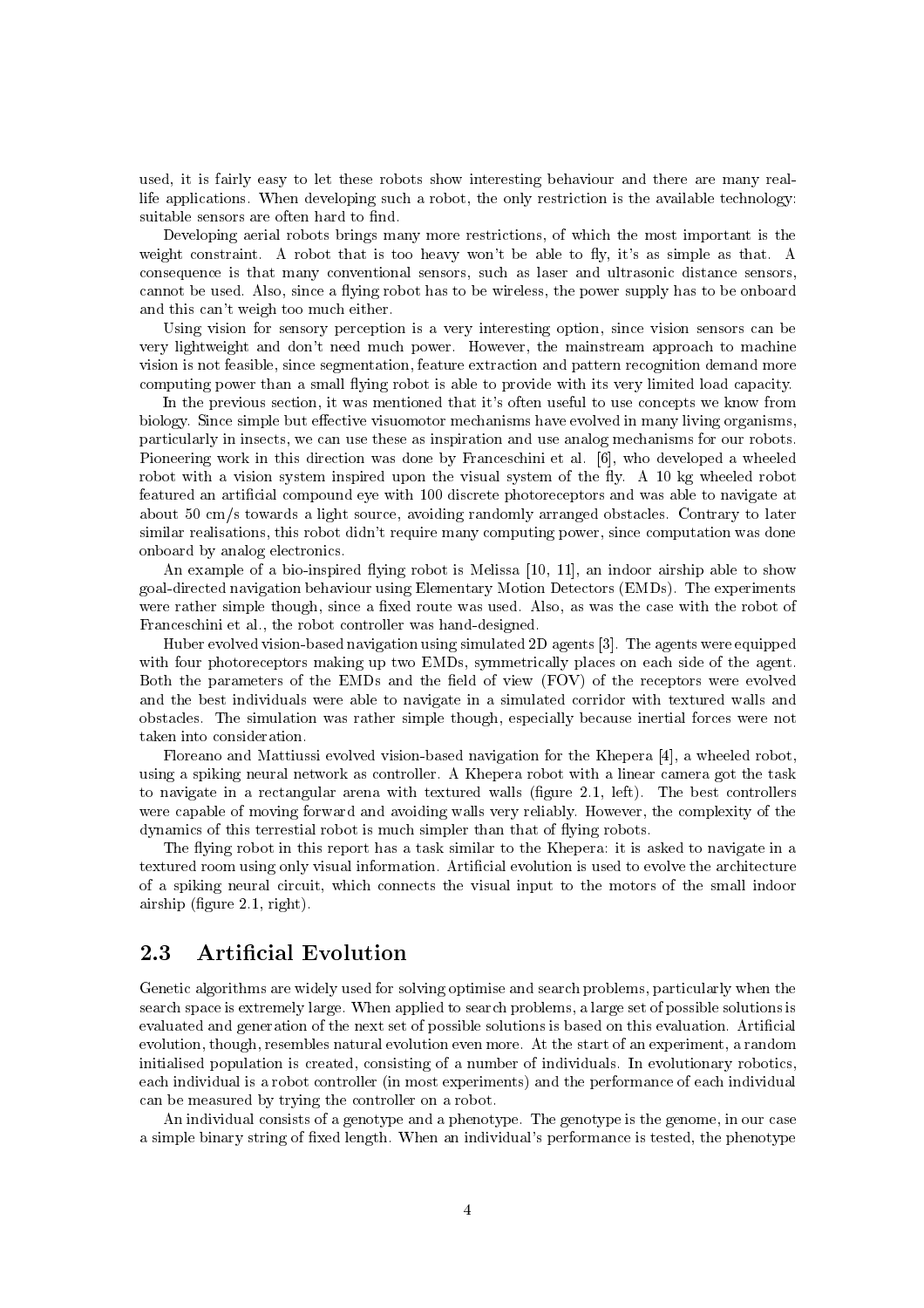

Figure 2.1: Evolutionary vision-based robots. Left: The Khepera equipped with a linear camera  $(16 \text{ pixels}, 36^{\circ} \text{ FOV})$  was positioned in an arena with randomly sized black and white stripes. Random size was used to prevent development of trivial solutions whereby the controller would use the size of the stripes to measure distance from walls and self-motion. Right: The blimp-like flying robot, provided with a similar linear camera (16 pixels,  $150^{\circ}$  FOV), is closed in a  $5x5x3$  m room with randomly sized black and white stripes on the walls.

corresponding to the genotype is created: a robot controller. In the experiments we did, this controller was a spiking neural network, see next section.

After the performance of each individual of a population has been tested on the robot, reproduction of the population can be done based on the measured fitness values. As selection method we used truncation selection: the best individuals were selected for reproduction, the rest was truncated. Elitism was also used: the best individual was always retained (without modifying the genome). Another important characteristic of evolution are the genetic operators: the crossover operator we used cuts two bitstrings in two parts, at the same positions, and glues one part of one genome to the second part of the other genome and vice versa; the mutation operator toggles every single bit of the genome with a certain chance.

The evolution parameters used for the experiments are similar to those of the Khepera experiment already mentioned. A population has 60 individuals, of which the 15 best individuals are each copied 4 times to the new population. Each individual is tested on the robot for 2 epochs of 40 seconds each and the crossover and mutations rates are 0.1 and 0.05 respectively.

#### $2.4$ **Spiking Neural Circuits**

Conventional connectionst neural networks [2] are very simplistic models of the nervous systems of living organisms. In standard networks, membrane potentials are propagated using (real-valued) activation values and decay due to axon/dendrite length and synapse strength are represented by a single weight. Moreover, most networks have no 'memory' (states are not preserved between time steps) and are therefore not suitable for applications in which temporal changes play an important role.

The spiking neural circuits used in the experiments described in this report use a more sophisticated model, the spike response model [7], that resembles better the nervous systems of living beings. Membrane potentials are not simply propagated to other neurons using only a weight, but a neuron emits a spike to all outgoing connections when its membrane potential exceeds a certain threshold. Neurons are considered to be interconnected by synapses with strength 1.

A spiking circuit consists of sensory receptors and a set of neurons, of which a subset is used to control the actuators of the robot (figure 2.4, left). Sensory receptors can be connected to any or all of the neurons, the same counts for the neurons (which means that they may be fully interconnected and self-connections are also possible). The sensory system is based on a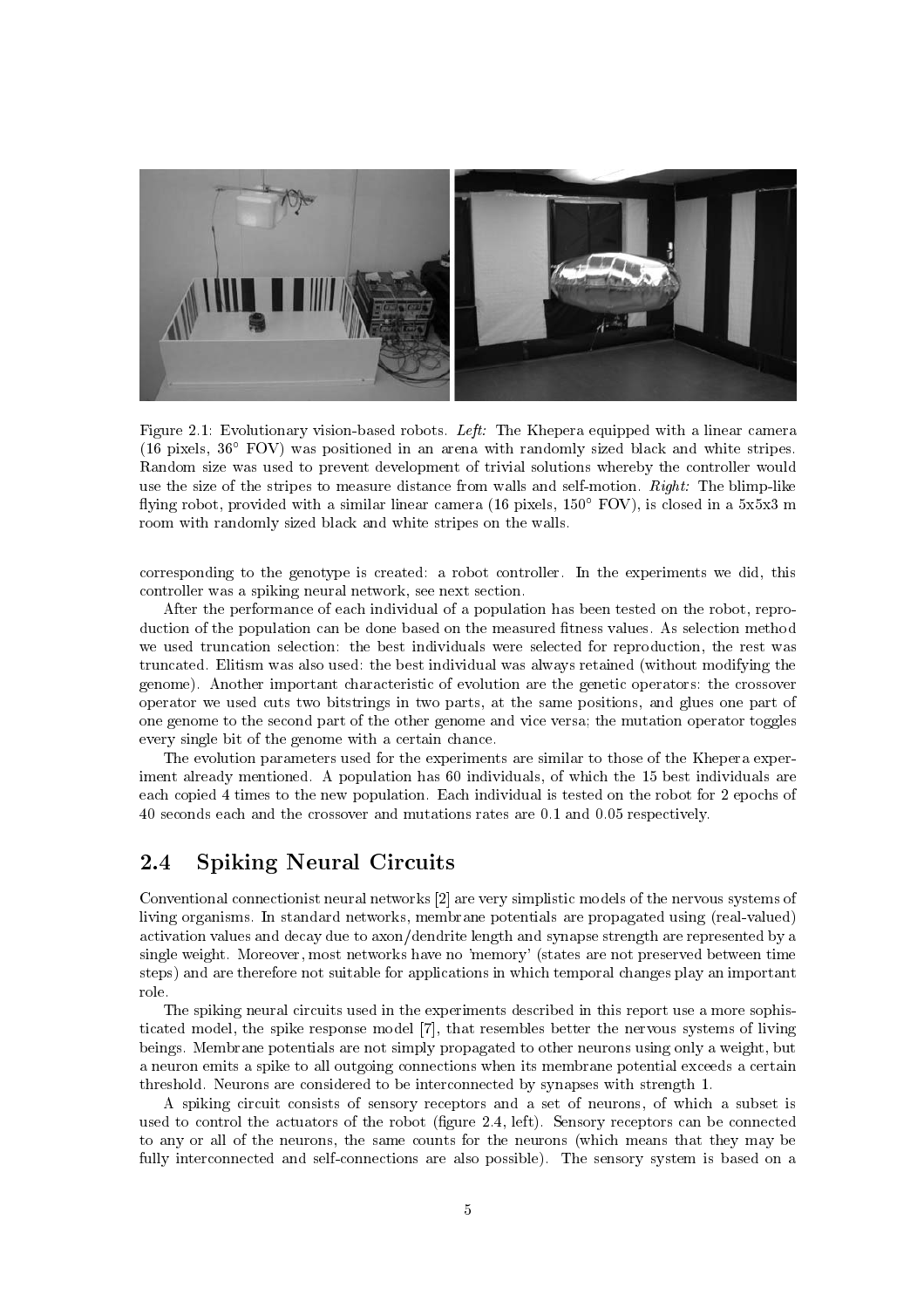stochastic mechanism: depending on sensory perception, each receptor has a certain chance of emitting a spike once every 100 ms. The average firing rate during a longer time is therefore directly proportional to the average perception. When a receptor or neuron emits a spike, the spike is duplicated for each separate outgoing connection. A neuron can be either excitatory or inhibitory: a spike coming from an excitatory neuron adds to the membrane potential, vice versa for inhibitory neurons.

Each neuron is updated every millisecond: contributions of all incoming spikes of the last 20 ms are added to the membrane potential and when the potential exceeds a threshold  $\theta$ , a spike is emitted. After emitting a spike, the potential is set to a very low value in order to prevent the neuron from spiking the next time step and the potential subsequently gradually increases back to its resting potential; this is to model the refractory period. As a result of this, a neuron can emit a spike every second millisecond and the maximum spike rate of a neuron is 500 Hz.



Figure 2.2: The function describing the contribution  $\varepsilon$  of a spike from a presynaptic neuron, emitted at time  $t^f$ . The contribution of the spike begins after a delay  $\Delta$  (2 ms) and decreases after a strong initial increase. The synapse time constant  $\tau_s$  is set to 10 ms, the membrane time constant  $\tau_m$  to 4 ms.

Spikes in natural neurons have two more important characteristics that are taken into consideration: firstly, there is a certain delay  $\Delta$  between the emission of a spike and its arrival at another neuron (because of the length of axons and dendrites and the time needed for neurotransmitters to cross a synapse), secondly the strength of the spike is not constant. Although many different types of spikes can be found in biology [9], the contribution  $\varepsilon$  of an incoming spike to the membrane potential is modelled with an exponential function of the difference s between the current timestep t and the time of spike emission  $t^f$  (see figure 2.2):

$$
\varepsilon(s) = \exp[-(s-\Delta)/\tau_m](1 - \exp[-(s-\Delta)/\tau_s]) \quad s \ge \Delta
$$
  

$$
\varepsilon(s) = 0 \quad s < \Delta
$$

The function has several parameters that influence the precise form of the function:  $\Delta$  is the delay,  $\tau_m$  is the synapse time constant and  $\tau_s$  is the membrane time constant. The refractory period is also modelled as a function of  $s$ , the time between the last spike and the current time; the speed of recovery depends on the membrane time constant  $\tau_s$  (see figure 2.3):

$$
\eta(s) = -\exp[-s/\tau_m]
$$

Now that we have functions to calculate contributions of individuals spikes to the potential and the refractory period of a neuron, we can define a function to calculate the membrane potential  $v$  of a neuron i at any given timestep t (when the calculated membrane potential exceeds the threshold  $\theta$ , a spike is emitted):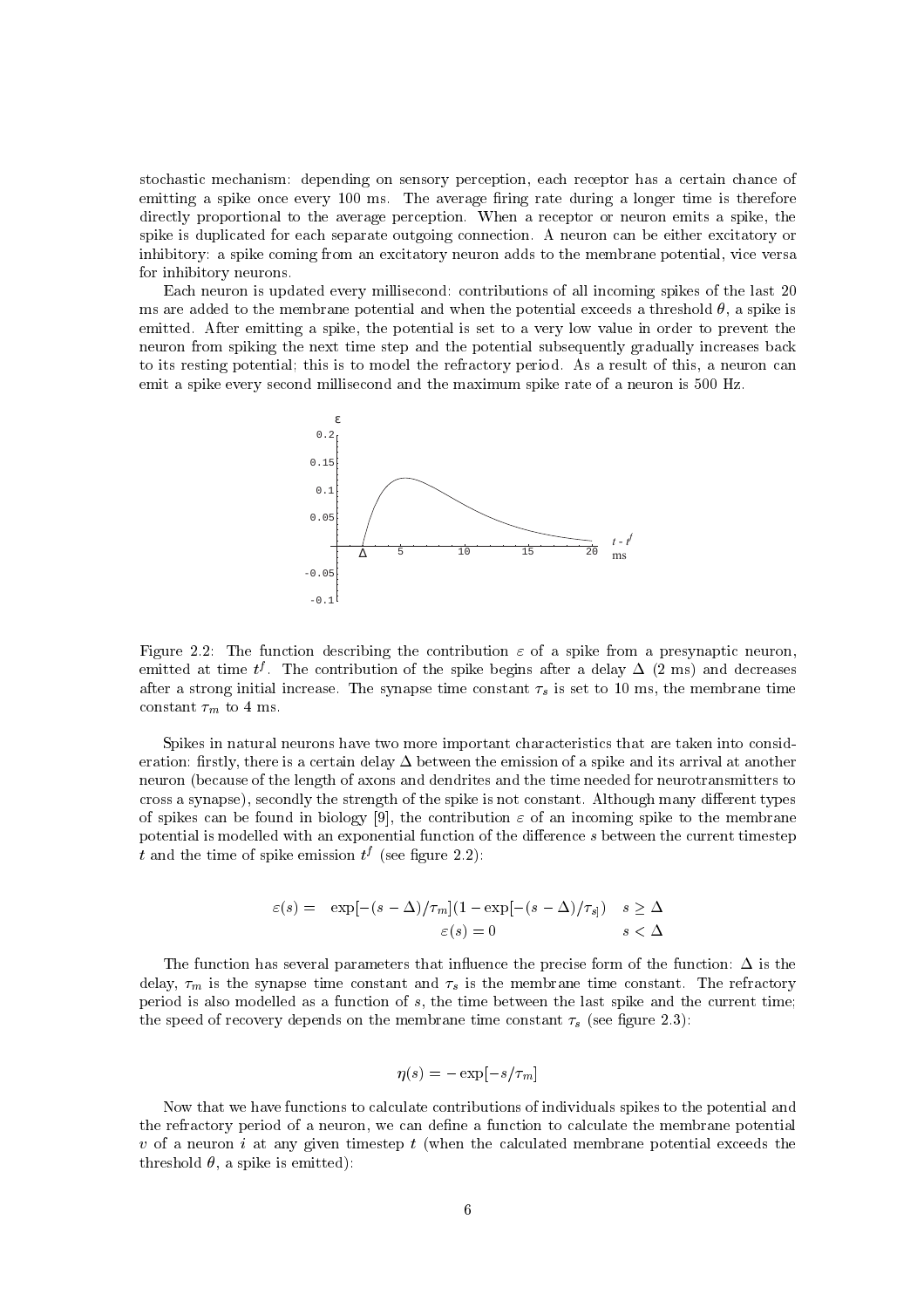

Figure 2.3: The function describing the refractory period of the neuron after emission of a a spike.

$$
v_i(t) = \sum w_j^t \sum \varepsilon_j(s_j) + \sum \eta_i(s_i)
$$

A full sensorimotor cycle consists of 100 (discrete) time steps of 1 ms each. At the first time step, each sensory receptor may or may not emit a spike. The neuron membrane potentials are updated and may (or may not) emit a spike every millisecond, 100 times a cycle. At the end of the cycle, average fire rates (average of the last 20 ms of the 100 ms cycle) of the selected output neurons are used to control actuators. Thus, sensory receptors get the opportunity to spike ten times a second and actuator values are also set ten times a second.

In the experiments, the architecture of the spiking circuit is genetically encoded and evolved (figure 2.4, right), as described in the previous section. The genome, a binary string, is composed of a series of blocks, each block representing one of the neurons of the circuit. The first bit of a block determines whether the corresponding neuron is excitatory or inhibitory, the remaining  $n + s$  bits encode the presence (yes/no) of incoming connections from all n neurons and s sensory receptors. All other parameters are set to the given default values; no tuning has been done on these.

#### 2.5 Indoor Airship

The practical issues of evolving wheeled robots are not really a problem nowadays, but evolving aerial robots brings new challenges to be conquered. The major issues of developing a control system for an airship, with respect to a wheeled robot, are (1) the extension to three dimensions, (2) the more complex dynamics, (3) the impossibility to communicate with a computer through cables, and (4) the difficulty of defining and measuring performance.

While a control system for a Khepera only needs to steer the Khepera in two dimensions, a control system for an indoor airship has to be able to gain control over all three dimensions<sup>1</sup>. Moreover, a Khepera is controlled in speed and has three degrees of freedom and two degrees of motion, but an airship is controlled in thrust and has 6 degrees of freedom and 4 degrees of motion (if we assume that pitch and roll are passively stabilised). The third, uncontrolled degree of freedom for a Khepera is always zero, since a Khepera can't move sidewards. This is not the case for the airship though: sideward movement is possible, but not controlled directly. Also, inertial and aerodynamic forces play a major role.

Communication between the airship and the desktop computer is done by a wireless Bluetooth connection with a range of more than 15 m. A connection can be established within seconds and subsequent data transmission is reasonable fast and reliable. Since the airship has to be wireless,

 $^1$ However, the experiments described in this report were limited to two dimensions by the use of a hand-designed altitude controller.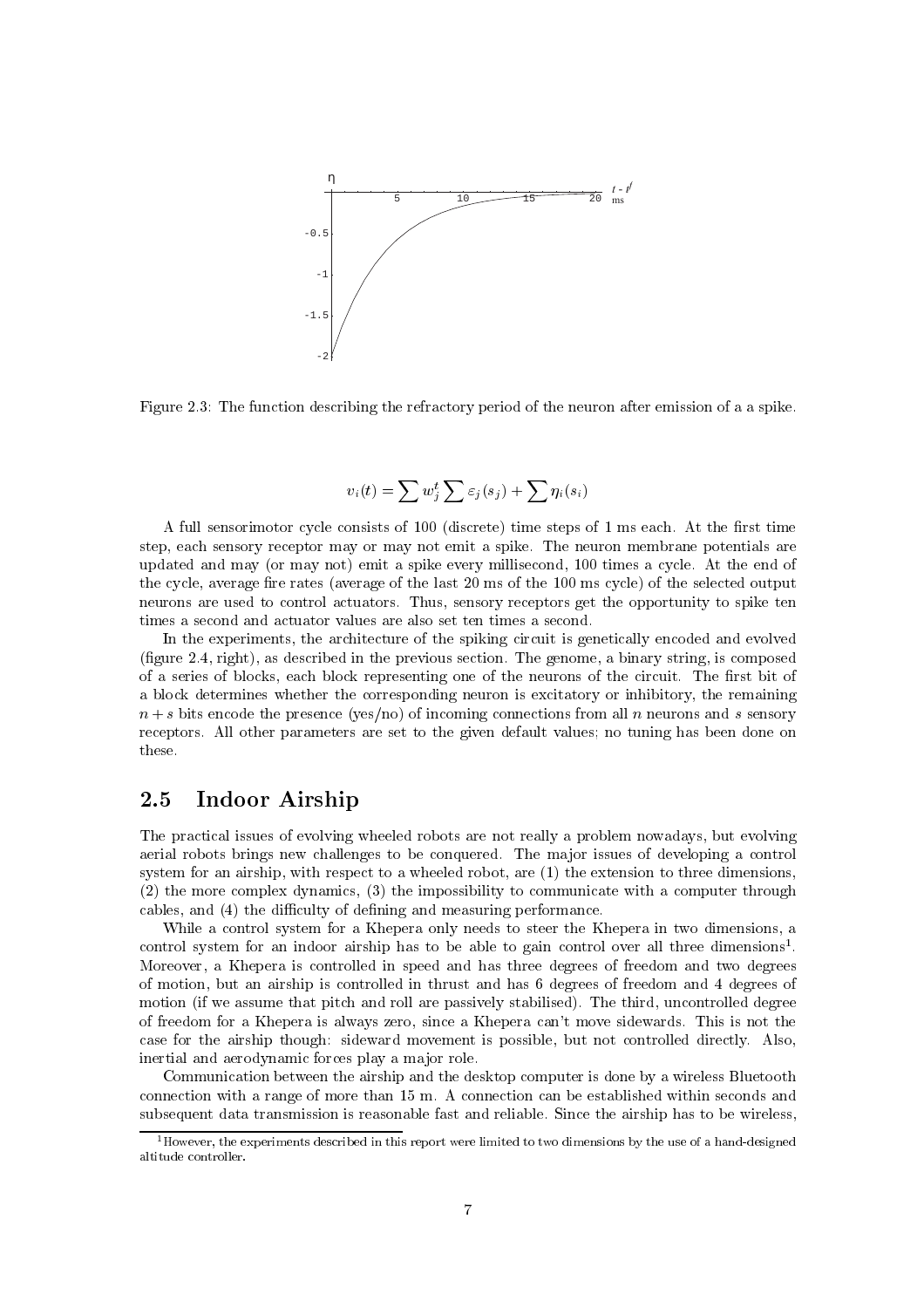

Figure 2.4: Network architecture (only a few neurons and connections are shown) and genetic representation of one neuron. Left: A representation showing the network architecture. Right: The same network unfolded in time (neurons as circles, synaptic connections as squares). The neurons on the column receive spikes from connected neurons and receptors on the top row. The first part of the row includes the same neurons at the previous time step to show the connections among neurons. Sensory neurons do not have interconnections. The signs of the neurons (white  $=$  excitatory, black  $=$  inhibitory) and their connectivity pattern are encoded in the genetic string and evolved.

power supply has to be onboard; a lightweight 700 mAh Lithium-Ion battery is enough for three hours of normal operation, during evolution.

Measuring performance of a flying robot is another difficult issue, since performance is often a function of the (forward) motion of a robot. For wheeled robots, it's often possible to read the actual wheel speeds using optical encoders, but it's not obvious how to measure speed of an aerial robot. Computed motor speeds don't tell much, since the robot is thrust controlled. In order to be able to use relative airspeed for performance measurement, an anemometer has been mounted on the airship (see figure  $2.5$ ).

Apart from the challenges described above, there are some other issues specific for articial evolution that deserve attention. Evolutionary runs typically last 2 to 3 days and it is therefore required that the robot is suitable for long periods of operation with as few human interventions as possible. Also, it has to withstand shocks and a way has to be found to start each epoch with a more or less random initial situation.

All these requirements led to the development of the airship shown in figure 2.5. All onboard electronics are connected to a Microchip  $\rm{PIC^{TM}}$  microcontroller, an easily programmable controller for which code can be written in C. This microcontroller features a serial port that is used to establish a bidirectionial connection with the onboard Bluetooth radio module. The microcontroller waits for an incoming Bluetooth connection from the desktop computer and starts processing remote commands (like set motor speeds and read sensor data) when a connection is accepted. For purpose of analysis and easy control, the evolutionary algorithm and spiking circuits run on the desktop computer, which exchanges commands and data with the blimp. An adapted form of the evolutionary algorithm and spiking circuits could also be run on the onboard microcontroller [5], but this would limit the amount of data analysis possible and would make it less obvious for the human supervisor when batteries should be changed.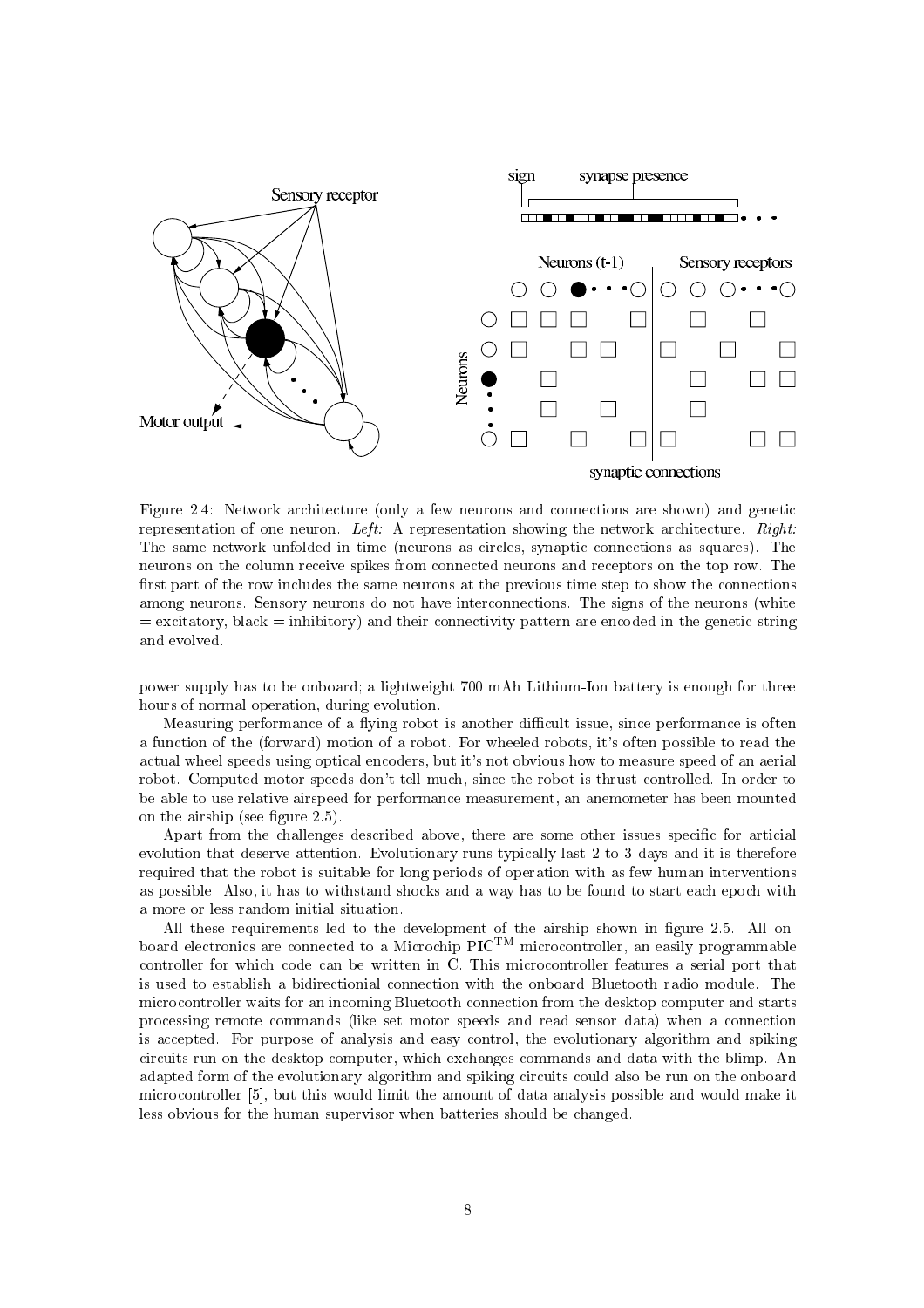

Figure 2.5: The blimp features an elliptic envelope (100x60x45 cm) filled with helium for a lift capacity of approximately 250 g. Attached above and below the envelope are two frames made of carbon fiber rods that support six bumpers (4 on top and 2 below) for collision detection and protection of other hardware parts (especially the propellers). It is equipped with three engines (miniature DC motor, gear and propeller): two for horizontal movement (forward, backward and rotation around jaw axis) and one for vertical movement. In order to qualitively measure the relative forward airspeed, an anemometer (free rotating balsa-wood propeller) has been mounted on top of the envelope. A distance sensor has been mounted below the gondola and directed towards the floor for altitude control. A linear camera is mounted horizontally in front of the gondola, the field of view directed straight ahead. Data transmission is handled by a Bluetooth wireless connection, power supply by an onboard battery lasting approximately three hours.

#### 2.6 **Experimental Setup**

Now that we have defined a way of developing a control system (artificial evolution), a type of control system (spiking circuits) and a testbed (an indoor airship), it's about time to put these separate parts together to form a whole.

During evolution, a hand-designed altitude controller is used to maintain a reasonable altitude (approximately between 50 and 100 cm above ground level). This altitude controller is based on the dynamics of the distance measured by the infrared sensor and the rotation speed of the vertical propeller: a decreasing distance makes the propeller accelerate (thrusting upward), an increasing distance makes the propeller decelerate. The airship has to be balanced in such a way that it goes down very slowly when the vertical propeller is off.

As shown in figure 2.6, the 16 vision values (8-bit greylevels) measured by the forward pointing linear camera are filtered using a one-dimensional Laplace filter spanning three adiacent values in order to detect contrast. After this, absolute values are taken and scaled in the range [0,1]. At the start of a 100 ms cycle, the resulting values are used as input values for the 16 sensory receptors of the spiking circuit; each receptor has a chance of emitting a spike equal to the input value at this time step.

The total spiking circuit consists of 16 photoreceptors and 10 neurons, of which 4 neurons are dedicated as output neurons. At the end of each cycle, the motor speeds of the two horizontal propellers are set according to the output neurons in a push-pull mode, two neurons for each motor. The firing rate (measured during a 20 ms window at the end of the cycle) of one of the two neurons is substracted from the firing rate of the other, resulting in a value in the range [-1,1].

I already described the genome encoding of the circuit architecture in section 2.4. Each population of 60 individuals encodes 60 spiking circuits and each of these spiking circuits is subsequently tested on the real blimp. Each individual is tested for two epochs of 40 seconds, during which fitness is measured. Since one sensory-motor cycle takes 100 ms, a full test consists of  $T = 800$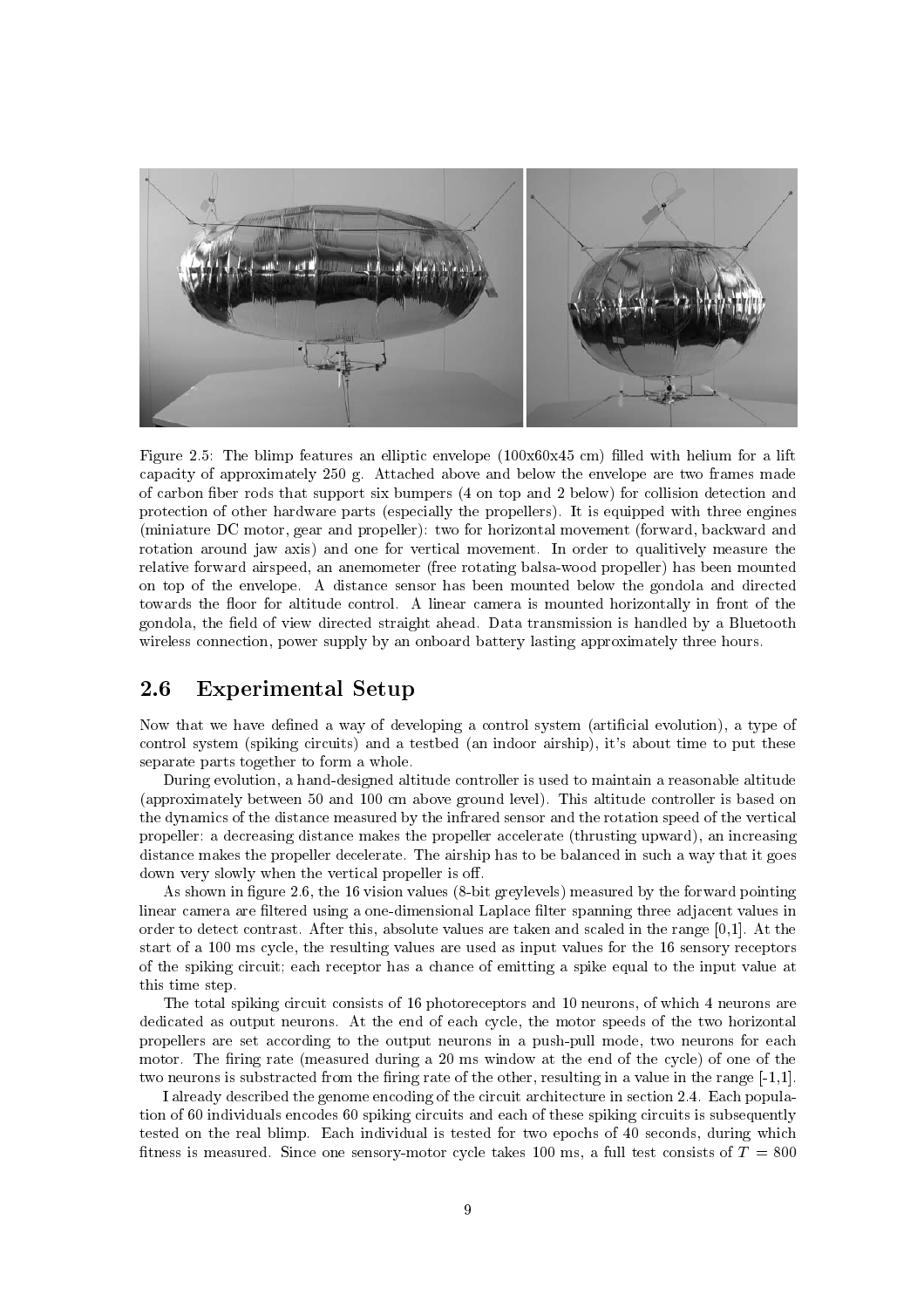

Figure 2.6: Left: The blimp and its main components: the anemometer on top of the envelope, the linear camera pointing forward with 150° FOV giving an horizontal image of the vertical stripes. the bumpers and propellers. Right: Contrast detection is performed by selecting 16 equally spaced photoreceptors and filtering them using a Laplace filter spanning three adjacent photoreceptors. Absolute values are taken and scaled in the range  $[0,1]$  to serve as probability of emitting a spike.

time steps. The fitness is a function of the approximate forward motion  $\hat{v}$  as measured by the anemometer every time step  $t$ :  $\Phi = \frac{1}{T} \sum_{t}^{T} \hat{v}^{t}$ .

After each epoch, a preprogrammed semi-random movement is executed to create a more or less random initial position for the next epoch. First, both motors thrust backward to free the robot from any walls or corners. After that, both motors thrust forward, but one (randomly chosen) motors thrusts with double the power of the other one to rotate away and stop the backward movement. Finally, there is a short period with both motors turned off to let the blimp lose (almost) all its motion.

#### $2.7$ **Results**

After some preliminary experiments to test the setup and resolve some last practical issues, we started experimenting with a form of killing to quicken evolution. Whenever an individual collided with the wall longer than one second, the epoch was immediately ended and the next epoch was started. This strategy can be motivated with the assumption that individuals that hit the walls are not good enough: good navigation should include obstacle avoidance.

The results of the two runs are shown in figure 2.7. The first run seemed very promising, since both average and maximum fitness values were still increasing after 20 generations. However, the results of the second run are not so good: the maximum changes a lot over time.

Since killing seemed to introduce too much randomness, all subsequent runs were done without killing: all individuals were tested for two full epochs, independent of collisions. The results of these runs are much more stable than the killing runs; the average of five performed runs is shown in figure  $2.8$  (top left).

The best individuals of the five runs are able to navigate around the room using only the processed visual information as input for the spiking circuits. Within 20 generations (2-3 days), well-adapted strategies are evolved that use the characteristics of both the environment and the robot to gain forward speed and thus achieve a good fitness value. Typical best individuals actively use the walls to stabilise the course, which is not surprising if we keep in mind that the fitness function only includes the forward speed measured with the anemometer. Obstacle avoidance is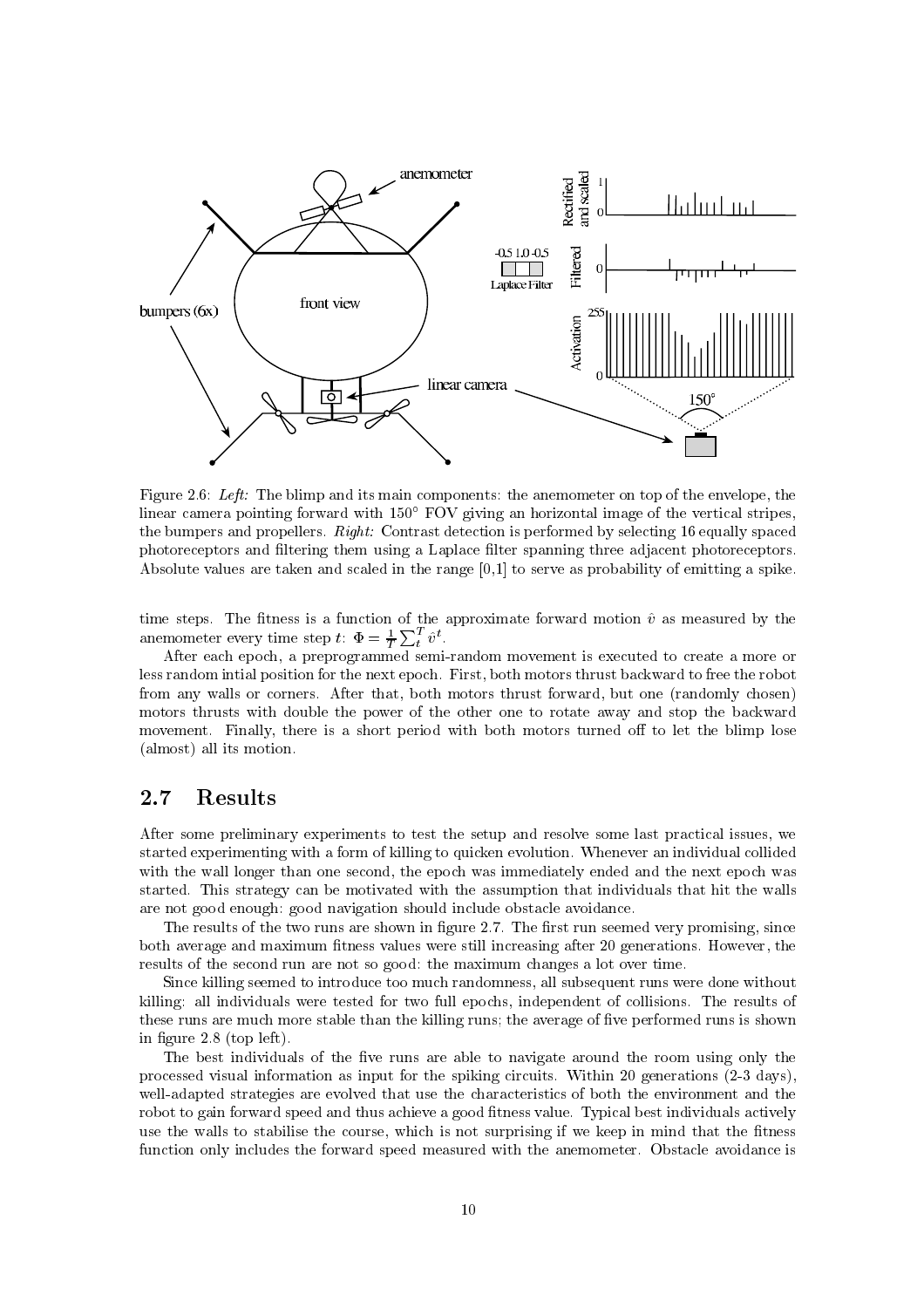

Figure 2.7: Two evolutionary runs with killing (circle  $=$  average individual; cross  $=$  best individual). An individual is killed when more than 10 collisions occur; the collision counter is updated once every sensory-motor cycle, 10 times a second, based on the bumper information. The fitness is calculated exactly the same as for individuals that are not killed; the sum of measured speeds is divided by the maximum number of time steps.

not required by this fitness function, neither explicit nor implicit.

The behaviour of a typical best individual is shown in figure 2.8 (top right). The individual starts with a rotational velocity and keeps rotating (a) until the course is stabilised by a collision with a wall (b). (As soon as the blimp rotates, it's easy to keep it rotating: thrusting both motors forward is enough. It is not so easy, though, to stabilise the course of the rotating blimp without using the walls.) The blimp then moves forward until it hits another wall (c), at which point the motors are turned off until the robot has bounced back and is free from the wall again. The motors thrust forward, once more stabilises its course using the wall and moves forward again. This strategy is repeated over and over again.

The performance of one of the best spiking circuits can also be seen in figure 2.8 (bottom). It clearly reacts when it bumps into a wall; there is a strong correlation between collisions and the motor speeds. Whenever the image on the retina doesn't move, the motor speeds are gradually decreased and kept on zero until the percepted image starts moving again. This situation occurs when the blimp is right in front of a wall, right after a collision. Note that a collision can be a collision with any one of the six bumpers on the blimp and therefore doesn't necessarily imply that the blimp is frontal against the wall.

The three bottom graphs also show that there is a correlation between the left and right motor speeds, the average of the two is almost equal to the two separate speeds. This indicates that individuals that turn off both motors after a collision have an evolutionary advantage compared to those that don't, since evolution selected those individuals that have spiking circuit architectures turning off both motors.

To get an idea of how good the performance of the best evolved spiking circuits is, seven test persons were asked to control the blimp using a joystick (figure 2.9, left). They were told how the performance would be measured in advance (exactly the same as with the robot experiments) and were shown only the same visual information as the spiking circuits during the tests (but without applying the Laplace filter). As with the evolutionary experiments, altitude was controlled to limit the degrees of motion to two. After six epochs of training, where no feedback was given apart from the visual information, performance was measured during two epochs. The fitness of the best evolved spiking circuit was  $0.413$ , but the fitness of the best human was only  $0.257$ .

It is clear that evolved spiking circuits actively use the walls to perform better, an interesting question is whether people use the same strategy. Figure 2.9 (right) shows the correlation between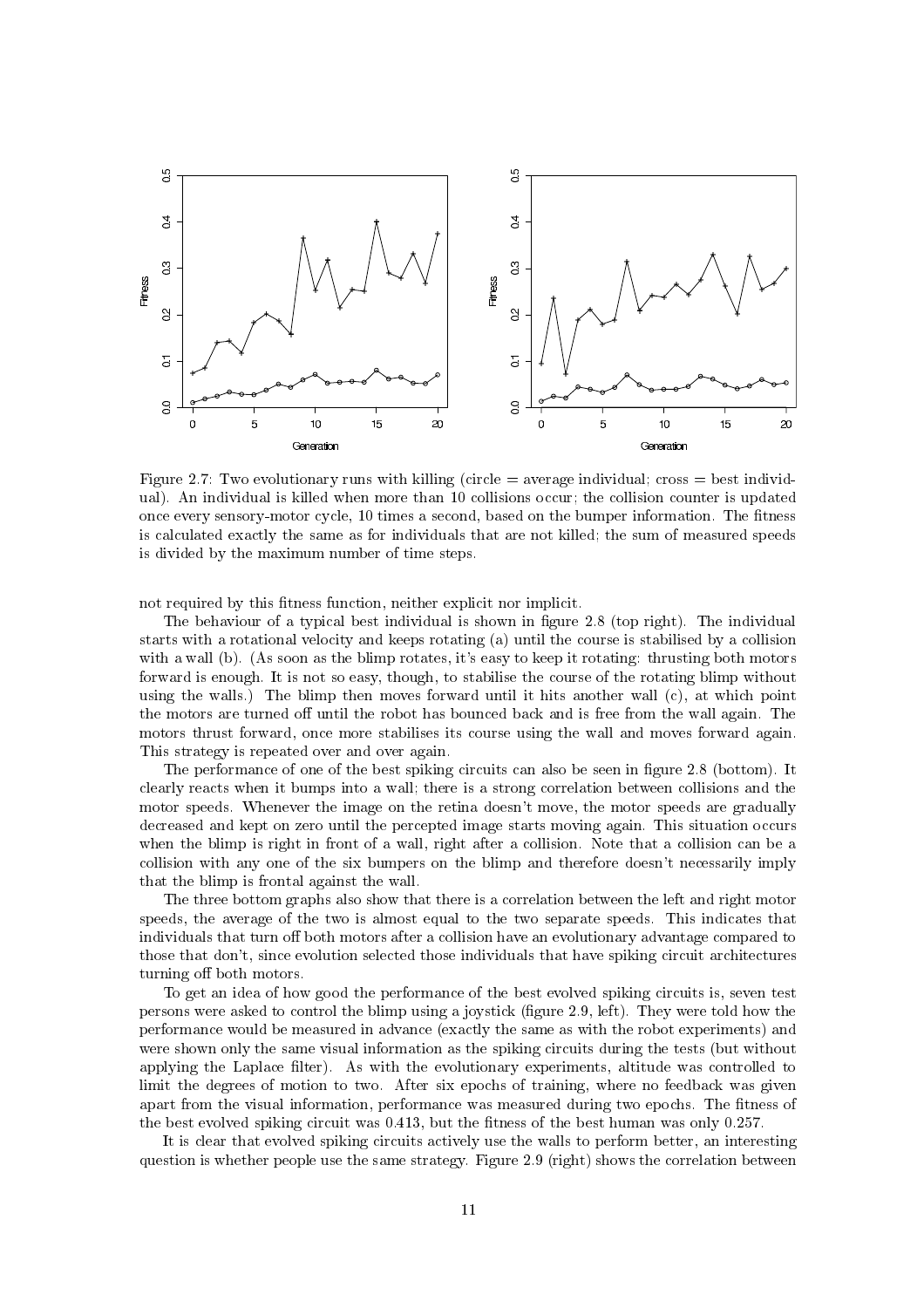the achieved fitness values and the number of collisions belonging to the corresponding epoch. If collisions with the wall in this experiment would stabilise the course of the blimp, we would expect higher fitness values to correspond with higher collision numbers. This seems not to be the case though: whatever strategies the test persons may have used, they didn't use the walls to achieve a higher fitness value.

#### **Discussion** 2.8

Although the results of the first run with killing were good, the results of the second run were disappointing and it looks like killing introduces too much randomness in evolution. Initialisation of an epoch is always very important to make sure that the robot starts in a (more or less) random situation, but becomes even more important when individuals hitting the walls are killed. If the starting position is near the wall, the chance of colliding (and therefore getting killed) is rather large even when the individual would have performed well if it wouldn't have been killed.

Evolution without killing individuals is better able to select those individuals that are capable of navigating around the room, but this has other disadvantages: individuals are no longer required to avoid obstacles, since there is no penalty whatsoever on bumping against the wall. As a result of this, the best individuals actively use the walls to stabilise the course and gain forward motion.

It may be possible to make individuals avoid walls though, by changing the fitness function. For example, the number of collisions during an epoch could be counted and used as penalty, although the fitness function would become more explicit this way and a scaling factor would have to be hand-designed.

It is very difficult to start each epoch with a randomly chosen position and reality learns us that the current random movement initialising each epoch is able to free the airship from the walls on most occasions, but doesn't displace it much from the ending position of the previous epoch. Since the initial situation has a major influence on the performance of most individuals, it may happen that a very good individual starts twice in an unlucky situation and performs rather bad. With truncation selection, this means that a very good individual may simply be truncated. Therefore, roulette based selection, a less harsh selection method, may be better for this application, since bad performing individuals also have a certain chance of reproducing. Testing epochs in a different order could also be a solution: if all individuals are first tested for one epoch and after that all individuals are again tested for the second epoch, chances that the two epochs have different starting positions are much larger.

Another important issue is the input for the spiking circuits. In the experiments performed, 16 greylevel values were processed using a Laplace filter and this turned out to be enough to make it possible to evolve efficient navigation strategies. However, these strategies are rather simple and use the walls actively. In order to make it possible to evolve better strategies, it may be necessary to provide more and/or other visual information.

Using more photoreceptors is the simplest possibility; up to 50 vision values could be used with the current camera. It might also be worth investigating feeding in other types of visual information. For example, when the airship is far from the walls, the linear camera percepts a more or less grey image without much contrast and the average greylevel of (parts of) the image might be helpful for the spiking circuits to distinguish such a situation from a situation in which it is motionless near the wall. Processing the image with other filters could also be helpful. Elementary Motion Detectors could be used, possibly co-evolving the parameters of these simple but powerful elements.

The measured human performance was not as good as the best evolved spiking circuits, but this experiment could be improved by providing more feedback during the learning epochs. Since human learning is based on feedback, it would be helpful to give more real-time feedback during the training epochs to give the test person the opportunity to see when he is performing well. This could be achieved by displaying the measured forward speed, also used for fitness computation during evolution. In the experiment done, the only feedback was the visual image, but most test persons found it very difficult to see what happened and make out when the robot moved forward.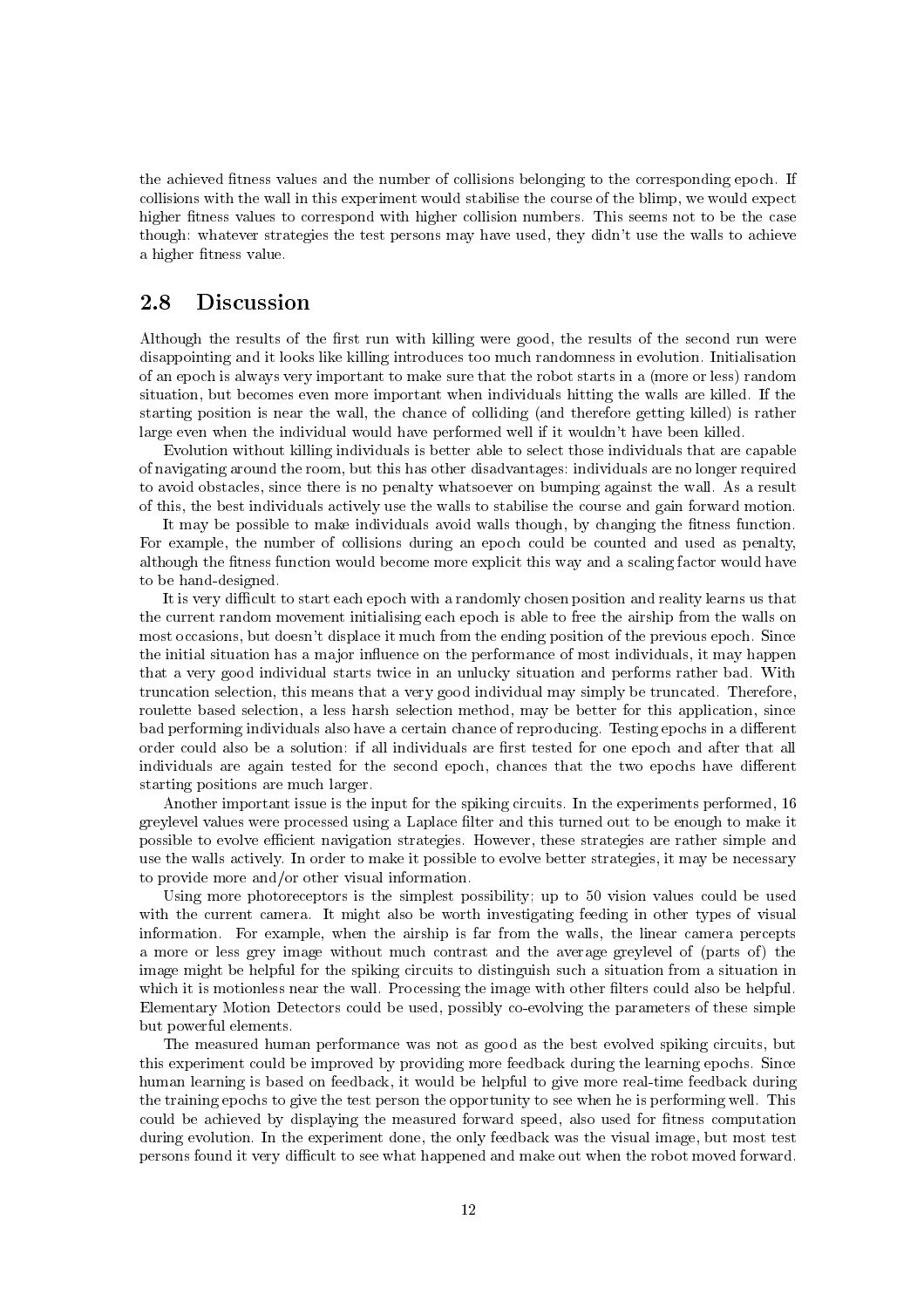

Figure 2.8: Top left: Average fitness values of five evolutionary runs without killing (best fitness  $=$ crosses, average fitness  $=$  circles). Each data point is the average of five evolutionary runs starting with different random initialization of the chromosomes. Top right: Hand-drawn estimation of the typical path of the selected best individual (solid line = forward movement; dashed line = backward movement; small curves = frontal collision; cross and circle = place of collssion with left back bumper). Bottom: Performance of the selected best individual during two minutes. The upper graph shows collisions, as detected by the bumpers. The start of a series of collisions, occuring as the bumpers remain switched when touching the walls, is marked with a long vertical line. The second graph shows an approximation of the forward speed, as measured by the anemometer. The motor graphs show the forward thrust of the engines, which is given by the spiking circuit output ('Motors' is the average of both motors).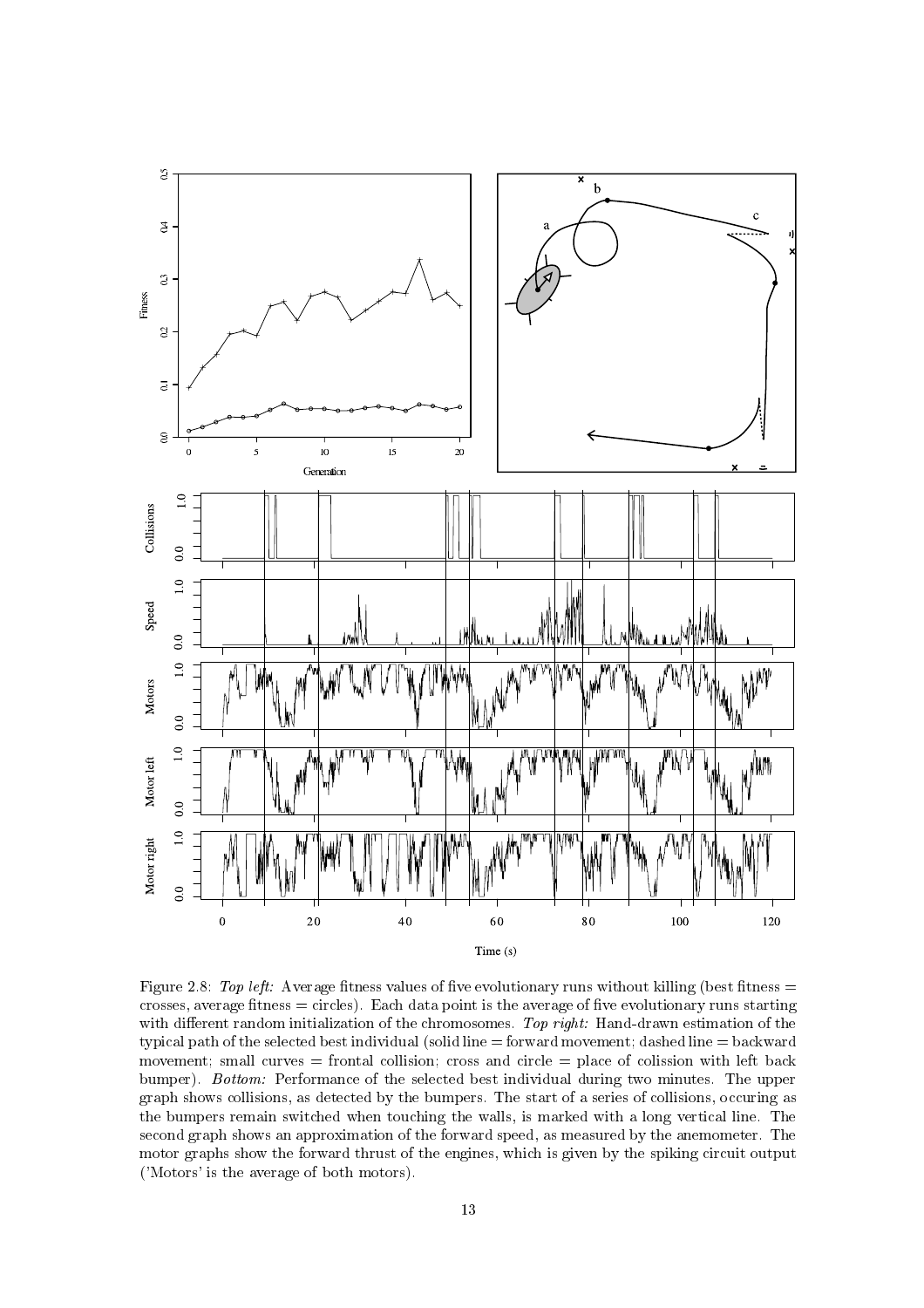

Figure 2.9: Human performance. Left: Fitness values achieved by seven test persons (star = first epoch; plus = second epoch; circle =  $average$ ). The test persons were asked to control the blimp with a joystick, given only the 16 pixels also used by the spiking circuits. The greylevel pixels were drawn on the screen in the correct order, from left to right. Each person first got the opportunity to train during 6 epochs of 40 seconds. Fitness was measured during the following two epochs in exactly the same way as with the neural circuits. Right: Correlation between the number of collisions and performance. Each data point represents one of the fourteen epochs performed by the seven test persons.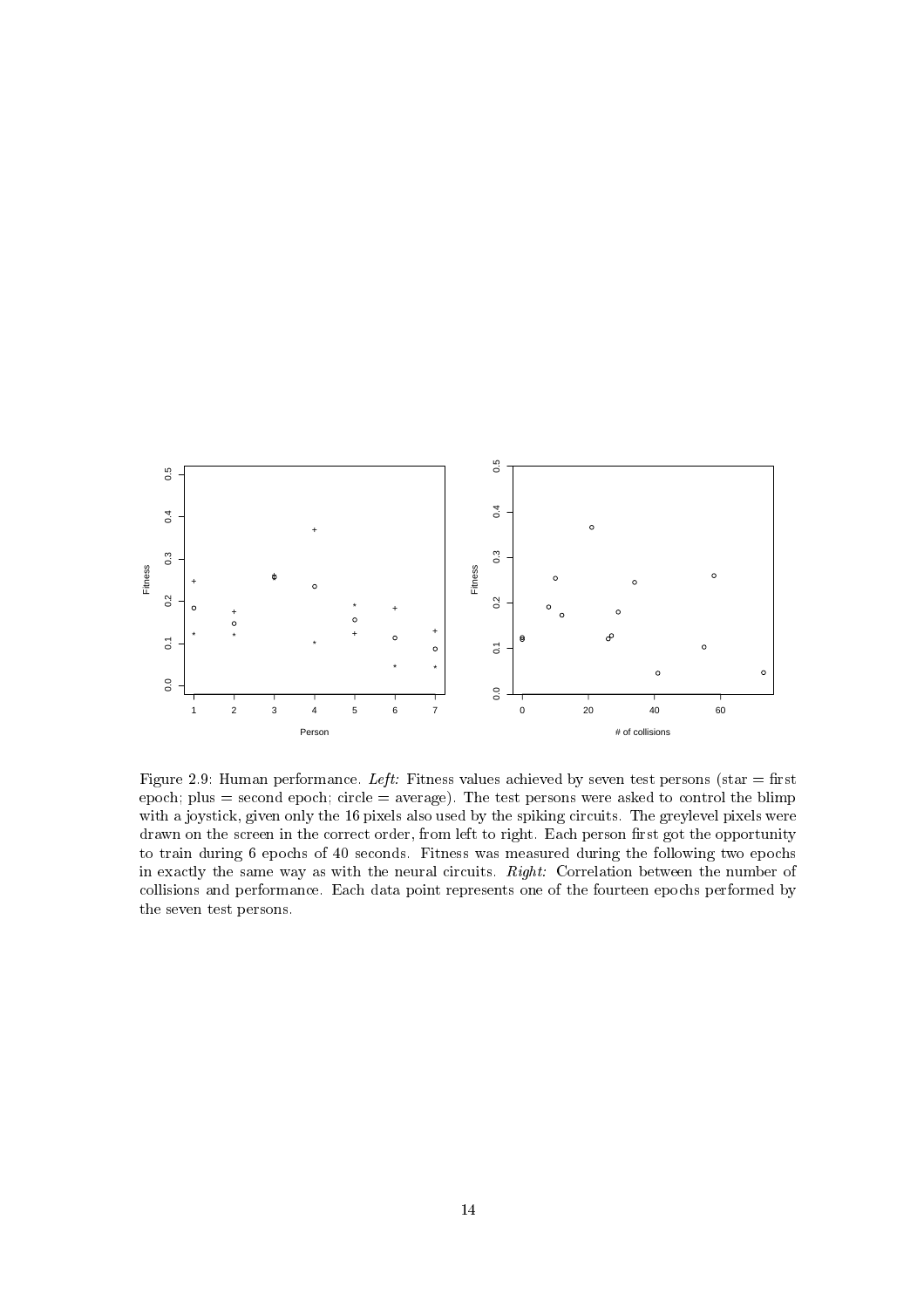### Chapter 3

## $\mathbf{i}$

*i* (pronounce in Dutch or French, similar to 'ee') is the name of the newly developed application that can be used to evolve neural controllers for (real or simulated) robots. Although both the design and implementation are completely new, the concept is based on the software originally written by Dario Floreano for the experiments with spiking neural networks and the Khepera [4].

Since  $i$  is a fairly large program, it is impossible to go into too much detail concerning design, implementation and current status in a couple of pages. I will try to describe the major topics though, in order to give a good impression of the possibilities (and restrictions). In the first section, I present the objectives we had in mind when designing the application. After that, I will discuss some design and implementation choices in sections 3.2 and 3.3, respectively. In sections 3.4 and 3.5, the current status and issues for further development will be described.

#### Objectives 3.1

The major objectives we had in mind when designing  $i$  were:

- **Modular** Modularity was by far the most important objective. It was required that it would be easy to work with different robots, different communication media and protocols, different neural controllers and different experiment parameters. Also, new robot types, communication types, etc. may have to be added later - this should be very easy to do. Another important point is that a good modular design should make it possible to implement other interesting features, such as manual control and distributed parallel evolution.
- Multiple platform MS Windows<sup>TM</sup> and Linux both have advantages and disadvantages and it would be very convenient to have an application that runs (at least) on these two operating systems.
- **Robust** Evolutionary runs typically last a few days. This means that an application performing such runs should be very robust: it has to be able to recover from all sorts of failures (most probable due to the communication channel between host computer and robot) and keep going for a long time.
- **User-friendly** A graphical user interface, combined with an appropiate structure of menus and dialogs of settings should make the application as easy to use as possible. Loading and saving (e.g., of settings) should also contribute to this. Since the application will be used by researchers who will always want to add/modify code, it's very important to have welldocumented code.
- **Real & simulated** A last objective was to make it possible to do experiments with both real and simulated robots. Simulation makes it possible to speed up evolution with large factors, while real-time experiments with real robots make sure that the resulting controllers actually work in reality.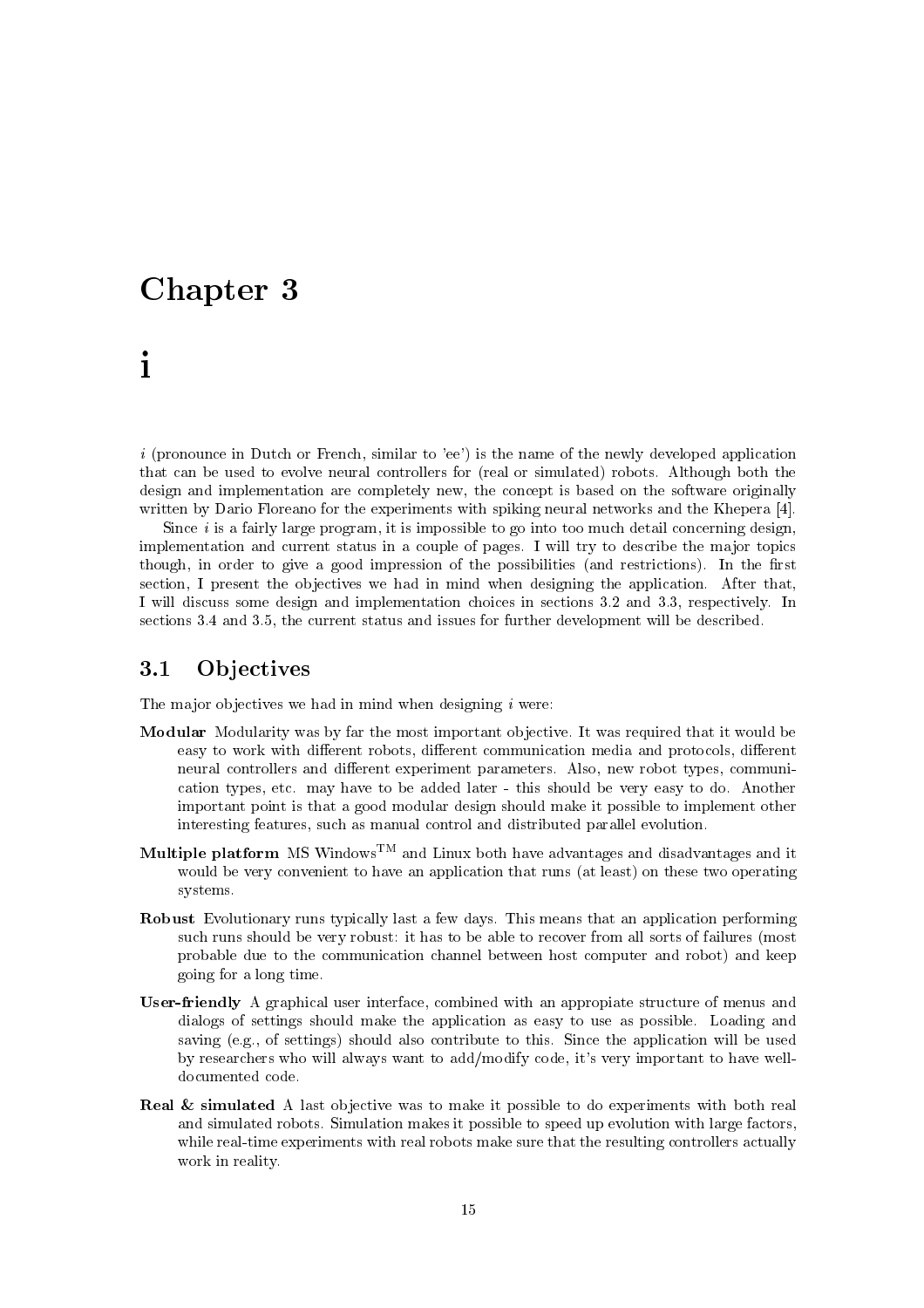#### Design Choices  $3.2$

*i* was designed as a set of UML diagrams. We started with one large diagram containing all major classes, which we separated into seven packages. Each of these seven packages was further designed in more detail in separate UML diagrams, at this point we first included the most important methods to the diagrams. The seven packages (and two subpackages) are:

- main The package where the most important classes reside: the main class, MVC classes (see below) and threads.
- comm Communication classes used to establish a connection with the robot: SerialPort, Bluetooth,  $Tcplp$ , ...
- comm/tepip Classes used by the ServerModel (see below) to provide TCP/IP server functionality.
- **exp** Experiments, provide the measurement of performance and the coupling between the neural network and robot.
- ga All classes related to the genetic algorithm: Population, Individual, Genome, Truncation, Crossover, Mutation, ...
- **nn** Neural network base classes and implementations: SimpleNN, SigmoidNN, SpikingNN, ...
- robot The robot base classes and available robots can be found in this package: Blimp, Khepera, KheperaVLSI, Koala, ...
- utils Utility classes like Observer/Observable, LaplaceFilter, Loggable/Logger, RandomTools, several thread-safe methods, ...
- utils/xml Classes used for loading and saving of XML (setting) files.

Several design patterns [12] have been used, of which the Model-View-Controller and Observer-Observable patterns are the most important. The MVC pattern has been used to design the main classes of the application: there is only one Controller (the main window) controlling several models and views. EvoModel and EvoView are the main classes used for evolution. ManualModel is used in combination with ManualView to manual control a robot with a joystick and display the sensor data. ServerModel makes it possible to remotely control a robot.

The Factory pattern has been used on several occasions (in some cases an adapted form has been applied). Robots, communication media, experiments and neural networks are all created by factories. A number of interfaces were defined to make it easy to add additional implementations later. Good examples of this are the reproduction and genetic operator interfaces (resp. Reproduce and GenOperator).

A last pattern that deserves some attention is the self-designed Loggable-Logger pattern. It can be used in combination with the Observer-Observable pattern to easily log data (such as sensor values) to disk.

#### 3.3 **Implementation Choices**

Since the previous application was written in  $C++$  and the lab didn't want to switch to a different programming language, it was immediately clear that the implementation would have to be done in  $C++$ . Since  $C++$  provides everything required for good object-oriented programming and also results in very fast code (which is required for real-time applications like this), this didn't seem a bad choice and we didn't think about it longer than necessary.

The next important step was to decide on libraries and coding conventions. We needed a GUI library for C++ that would make it possible to compile under both Linux and MS Windows.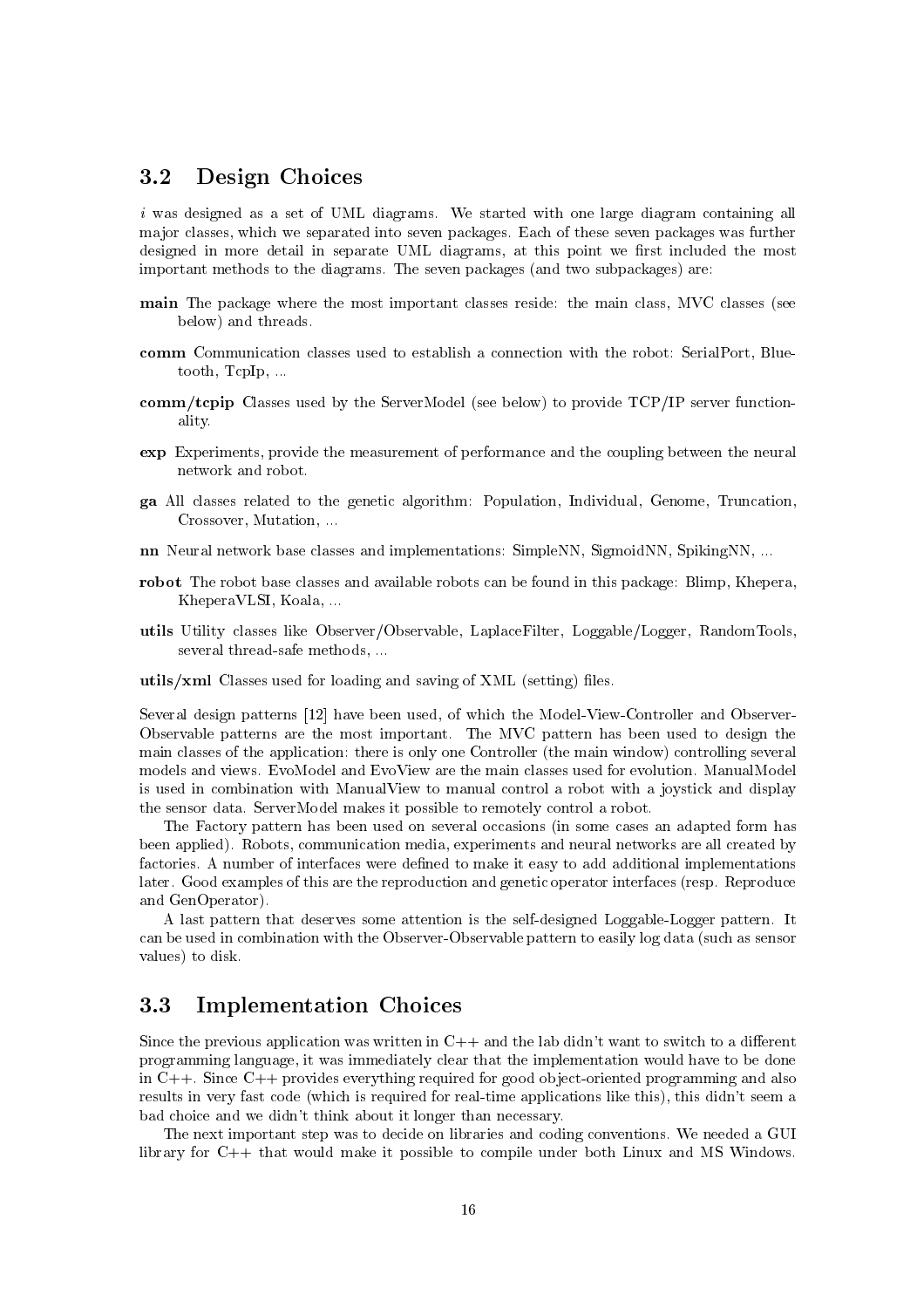Also, we needed a thread library for both platforms. After a little investigation, two possibilities were available: wxWindows [23] and  $GTK + [21]$ . We chose for wxWindows, since it's available for many platforms and uses the native API's of the different platforms (contrary to  $GTK+$ ). wxWindows is a very extensive framework that makes it very easy to develop applications with a graphical user interface (not quite as easy as Java though). Apart from GUI functionality, it offers many other features among which are also threads.

After our choice for wxWindows, it was no longer necessary to look for other libraries. Coding conventions were composed and a CVS server was set up to host the source code of the application and facilitate easy collaboration with multiple developers. Although wxWindows makes it possible to write platform-independent code, classes that rely heavily on platform-dependent features had to be implemented using preprocessor directives and defines to distinguish between Linux and MS Windows. A good example of this is the SerialPort class.

Standard makefiles are used to compile the application. Under Linux, the GNU C++ compiler is used; on MS Windows, the GNU port MinGW [22]. doxygen [20] (a documentation generator for  $C_{++}$ , similar to Javadoc) is used to maintain up-to-date documentation of all classes and files.

#### $3.4$ **Status**

Development still continues at the moment of writing and since i is a very extendible tool used for research, development will probably continue for a long time. The application has been tested under both MS Windows and Linux and, after resolving some platform-dependent problems, all basic functions (including graphical user interface) are operative (figure 3.1, left).

Apart from the classes in the experiment and XML packages, all classes are at least partially implemented. All robots and neural networks are operative, the most important communication links are as well. Manual control of all robots is already possible, during which computed speeds and sensor data are displayed. Remote manual control over TCP/IP is also possible (and has been tested - a Khepera in Zurich has been controlled from Lausanne). Evolution with a real robot is also possible; populations and best individuals are saved to disk, fitness values and statistics are logged.

A simple preliminary experiment has been done with the Khepera. The robot was put in a small rectangular environment with equal-coloured walls (a cardboard box). The weights of a simple perceptron with 8 input neurons, 4 output neurons and a standard sigmoid function were evolved, where the performance was measured by the sum of the forward speed of the two separate wheels. Due to time constraints, only 7 generations have been done, but the results so far seem good (figure 3.1, right).

#### 3.5 **Further Development**

As I already mentioned, i is used for research and will therefore never be 'finished'. On other hand, there is currently a list with important features that haven't been implemented yet. More data has to be displayed during evolution, loading and saving of settings has to be made possible. (For this, a good XML library is needed. Expat could be used, but it has the disadvantage that it's written in C and can only be used for reading XML files.) Also, simulation mode and a link with the Webots simulator [19] have to be implemented.

Another feature that will be implemented is the possibility to paralellize evolution, where one *i* server distributes the population over multiple *i* clients that measure the fitness of the assigned individuals. This feature will make many new, very interesting experiments possible, such as massive parallel evolution with (almost) equal robots and environments, but possibly also evolution of a controller for two similar, but unequal robots (such as the Koala and Khepera).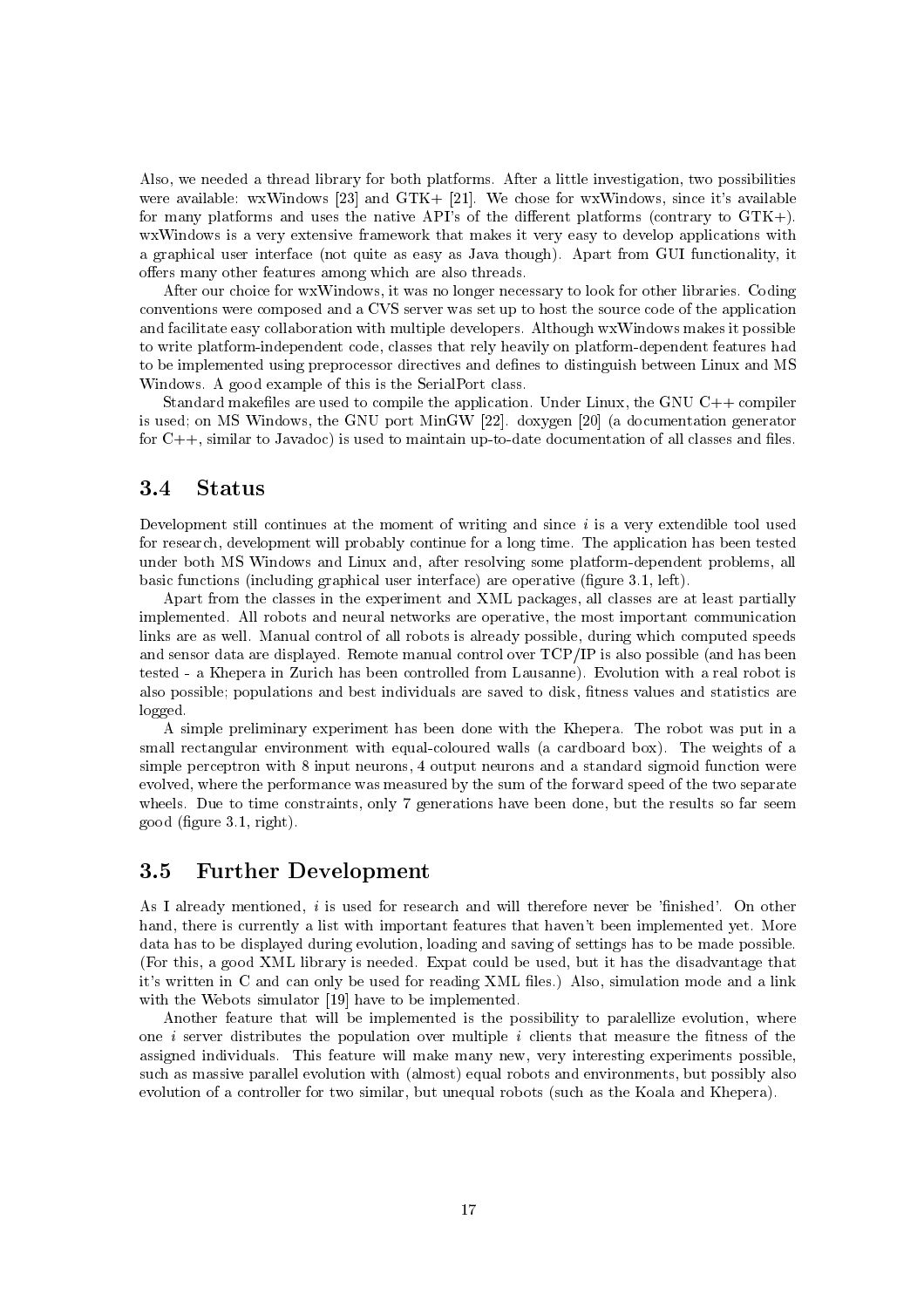

Figure 3.1: *i. Left:* Screenshot of *i*, taken during manual control of a Khepera with a VLSI turret and aVLSI camera. The main part of the screen displays the measured sensor data, the joystick values and computed speeds; below is the status log. Right: Result of the preliminary experiment with the Khepera (see text).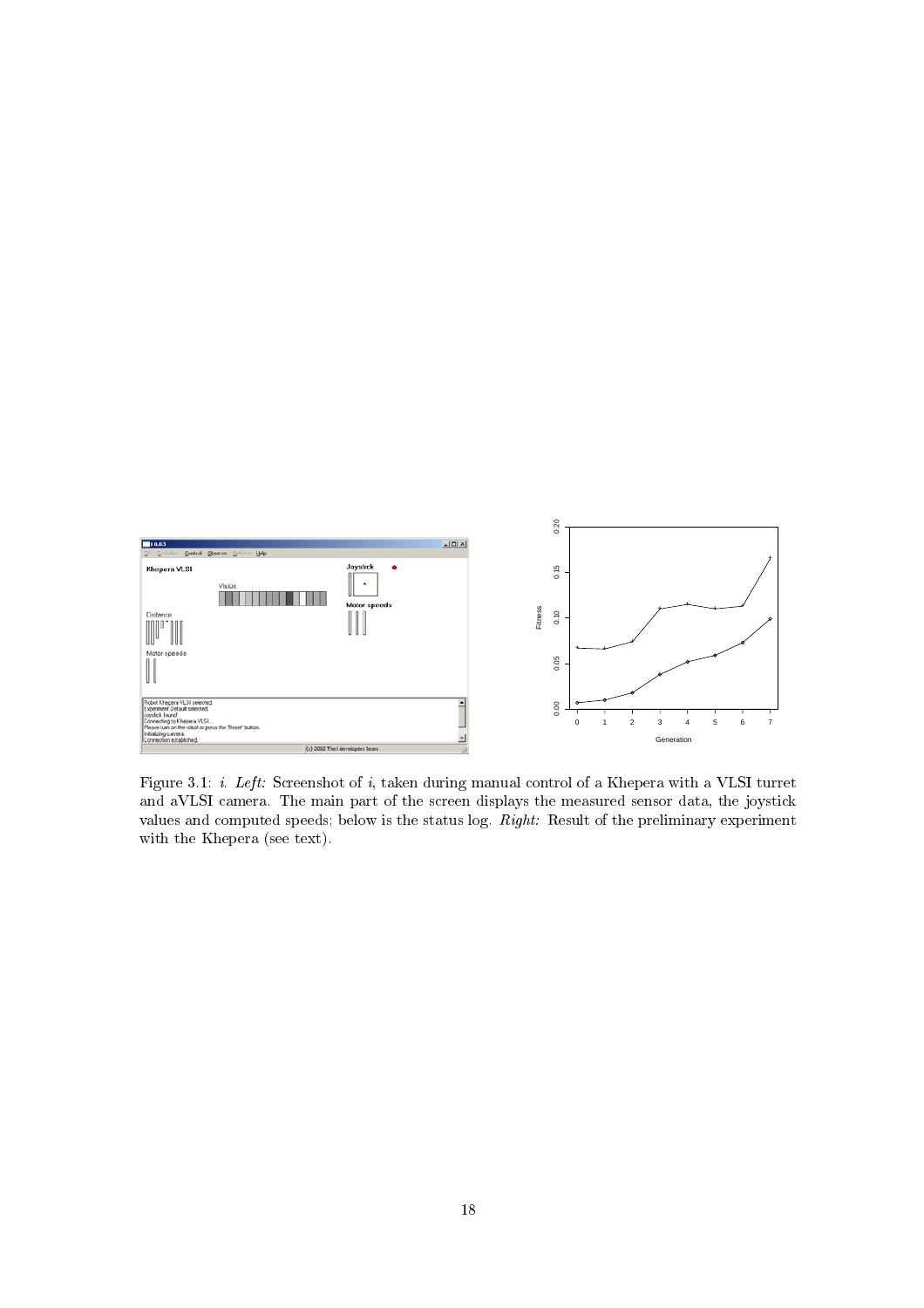# Chapter 4 Conclusions

Running robotic experiments and developing software are rather different occupations, but it was no problem to combine these tasks during my stay at LSA2, not in the last place because evolutionary robotics was the large common divider. The practical experience with real-life experiments turned out to be very useful in designing an application for evolutionary robotics.

The results of the experiments with the blimp, described in chapter 2, show that vision-based navigational behaviour on a flying robot is evolvable with the current experimental setup; the best evolved individuals use only visual information to effectively navigate around the room, exploiting the properties of the environment.

It is not obvious how trivial tasks like obstacle avoidance could be achieved though, but I already did some suggestions in section 2.8 on what modifications on the experiment could make better results possible. A 3D simulation (implemented on top of Webots [19]) will help to find out what experimental setup is most likely to give good results. A large benefit of simulation is that experiments can be done in far less time, but the disadvantage is that a virtual world is different from the real world - the so-called reality gap. Forms of Hebbian learning will be used in the spiking circuits to make adaptation to a different environment [17] possible (i.e., spiking circuits using learning that are evolved in a simulation should be better able to cope with the reality gap when applied on a real robot than spiking circuits without a form of learning).

Designing and implementing an application like  $i$  requires quite a lot of time and it is therefore not surprising that it isn't finished yet. Development is still proceeding though and its ease-of-use and modularity make it very pleasant to work with.

### Acknowledgements

My internship at EPFL in Lausanne has been a tremendous experience for me and I'd like to thank everyone - both in Lausanne and at home - who has helped to make this possible. Of course, there are a few people I'd like to thank in particular: Dario, for giving me the opportunity to stay at LSA2 for two months; Jean-Christophe, for guiding me and giving me freedom at the same time, for the cool flight and the battery changing during weeks and weekends; Marco, for being my internal advisor and giving me all the freedom I could've wished for.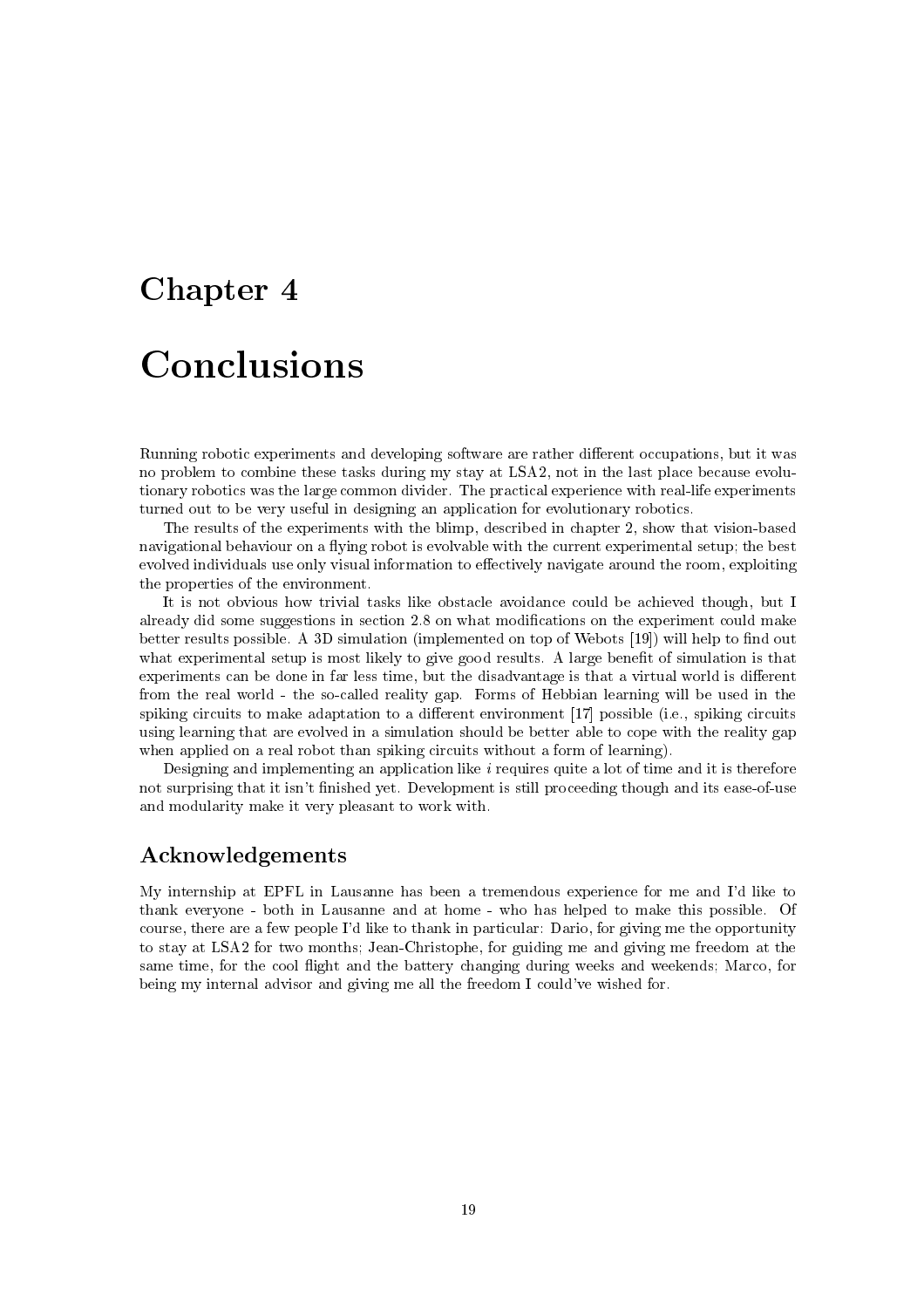## **Bibliography**

- [1] Bedau, M.A.: 'Philosophical aspects of Artificial Life'. In Varela, F. and Bourgine, P., eds., Towards A Practice of Autonomous Systems. Cambridge, MA: Bradford Books/MIT Press, pp. 494-503 (1992)
- [2] Dayhoff, J.E.: Neural Network Architectures. New York: Van Nostrand Reinhold (1990)
- [3] Huber, S.A., Mallot, H.A., Bülthoff, H.H.: 'Evolution of the sensorimotor control in an autonomous agent'. In: Proceedings of the Fourth International Conference on Simulation of *Adaptive behaviour*, MIT Press, pp. 449-457 (1996)
- [4] Floreano, D., Mattiussi, C.: 'Evolution of Spiking Neural Controllers for Autonomous Vision-Based Robots'. In Gomi, T., ed., Evolutionary Robotics. From Intelligent Robotics to Artificial Life. Tokyo: Springer Verlag (2001)
- [5] Floreano, D., Schoeni, N., Caprari, G., Blynel, J.: Evolutionary Bits'n'Spikes. Technical report  $(2002)$
- [6] Franceschini, N., Pichon, J.M., Blanes, C.: From insect vision to robot vision. Phil. Trans. R. Soc. Lond. B, 337, pp. 283-294 (1992)
- [7] Gerstner, W.: 'Associative memory in a network of biological neurons'. In Lippmann, R.P.; Moody, J.E.; and Touretzky, D.S., eds., Advances in Neural Information processing Systems 3. San Mateo, CA: Morgan Kaufmann. 84-90 (1991)
- [8] Goldberg, D.E.: Genetic Algorithms in Search, Optimization and Machine Learning. Reading. MA: Addison-Wesley (1989)
- [9] Hall, Z.W.: An Introduction to Molecular Neurobiology. Sunderland, MA: Sinauer Associates.  $(1992)$
- [10] Iida, F., Lambrinos, D.: 'Navigation in an autonomous flying robot by using a biologically inspired visual odometer'. In: Sensor Fusion and Decentralized Control in Robotic System III, Photonics East, Proceedings of SPIE, vol. 4196, pp. 86-97 (2000)
- [11] Iida, F.: 'Goal-Directed Navigation of an Autonomous Flying Robot Using Biologically Inspired Cheap Vision'. In: Proceedings of the 32nd International Symposium on Robotics (2001)
- [12] Jia, X.: Object-Oriented Software Development Using Java. Reading, MA: Addison-Wesley  $(2000)$
- [13] Langton, C.G.: 'Artificial life'. In: Kelemen, J. and Sosik, P., eds., Advances in Artificial Life: Proceedings of the 6th European Conference on Artificial Life. Berlin, Heidelberg, New York: Springer-Verlag, pp. 519-528 (2001)
- [14] Nolfi, S., Floreano, D.: Evolutionary Robotics: Biology, Intelligence, and Technology of Self-*Organizing Machines.* Cambridge, MA: MIT Press. 2nd print (2001)